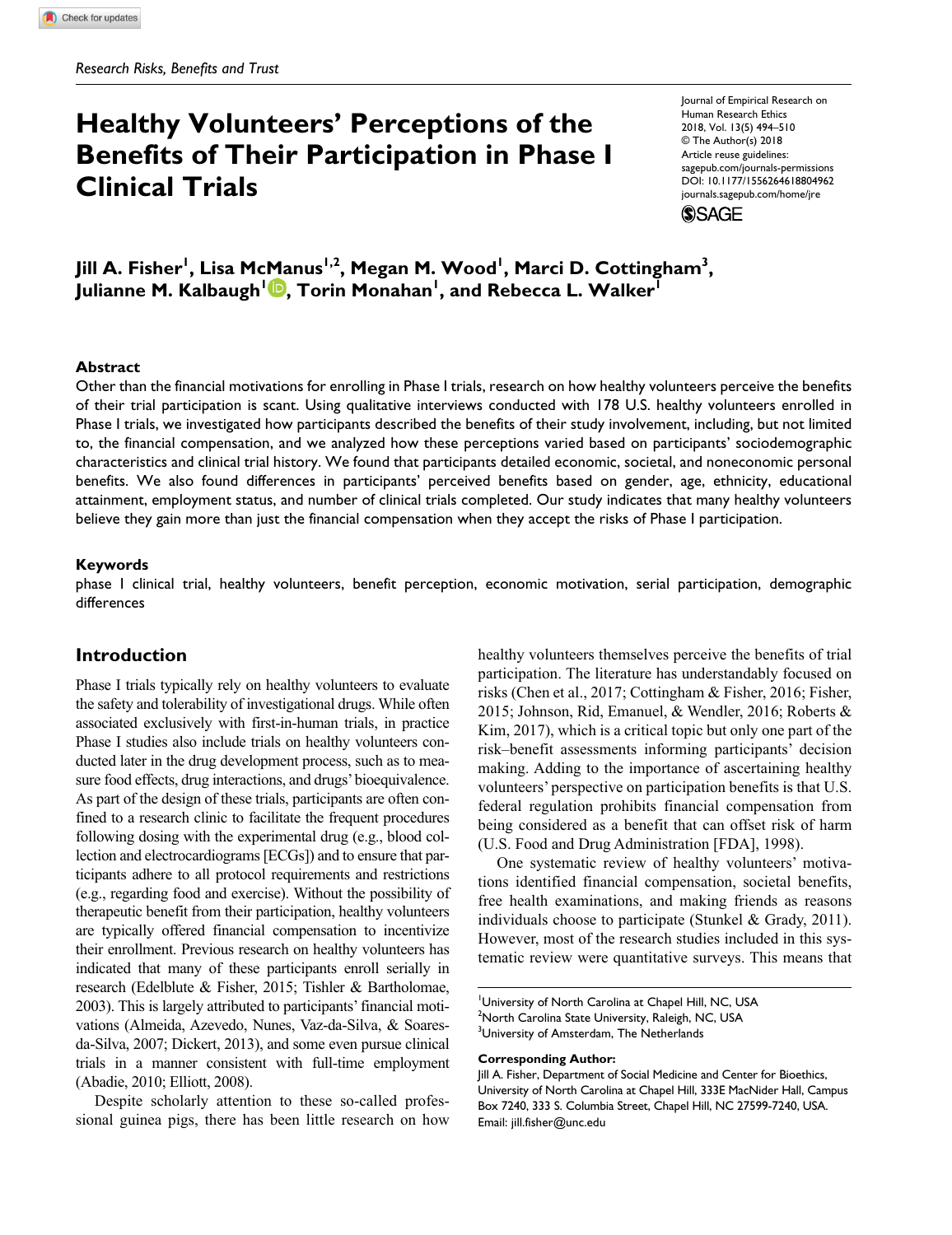participants were generally presented with a list of possible benefits from which they could select those that applied to their perspective (Almeida et al., 2007; Cunny & Miller, 1994; Stunkel et al., 2010). Moreover, much of the existing research has focused on *motivation* to enroll in Phase I trials as opposed to thinking more holistically about *benefits* in terms of what healthy volunteers might gain or get out of their participation. For example, the financial compensation might motivate individuals to sign up for a clinical trial, but this does not tell us how people perceive the economic benefits, which often need to be understood in light of participants' specific sociodemographic contexts. Some studies indicate that many participants are dependent on clinical trial income to support their households (Cottingham & Fisher, 2016; Monahan & Fisher, 2015; Williams & Fisher, 2018), whereas others suggest that it is typically supplemental income to be used for consumer purchases and nonessentials (Tolich, 2010). Even less is known about what noneconomic benefits healthy volunteers might perceive from their enrollment in Phase I trials.

To develop a more complete view of healthy volunteers' perception of benefits, our study reports on in-depth qualitative research. Specifically, we describe the myriad elements of Phase I clinical trials, including, but not limited to, the financial compensation, that 178 healthy volunteers narrate as benefits of their participation. In addition, we analyze participants' benefit perceptions based on their clinical trial history and sociodemographic characteristics, such as gender, race/ethnicity, educational attainment, employment status, and age. We argue that healthy volunteers' experiences illustrate that they get more out of their participation than compensation alone. Our findings, which complicate existing interpretations of why people enroll serially in these clinical trials, evince the presence of important noneconomic benefits as well as differences in perceptions of benefits on the basis of sociodemographic factors.

## **Method**

## *Study Design*

The data for this study come from a longitudinal, mixedmethods research project on healthy volunteers' involvement in Phase I trials (for a detailed account of the study design, see Edelblute & Fisher, 2015). Participants in our study were identified as healthy volunteers based on their enrollment in such a trial in 2013 at one of seven U.S. research clinics. Participants were enrolled by a member of our research team who traveled to the clinics for the purposes of recruitment. Our team operated independently from the research clinics, which gave permission to recruit participants but otherwise had no involvement in the design or execution of the study. The clinics were selected based on their locations to help diversify our sample of participants, and we enrolled approximately one third of our sample on the East Coast, the Midwest, and the West Coast, respectively. The study was reviewed and approved by the Biomedical IRB at the University of North Carolina at Chapel Hill.

## *Sample*

Our sample of healthy volunteers included 178 participants with a range of different sociodemographic characteristics and experience in clinical trials (Table 1). Phase I trials in the United States tend to enroll minority participants (Fisher & Kalbaugh, 2011; Grady, Bedarida, Sinaii, Gregorio, & Emanuel, 2017), and our sample reflected this trend with underrepresented minority groups making up 68% of our participants. We also included Spanish-speaking individuals in our study, and 14 participants (8%) opted to be interviewed in Spanish by a bilingual member of our study team. In addition, our sample was predominantly men (74%) and people who had prior experience participating in Phase I trials. Only 21% were in their first study, and almost half of participants had participated in six or more studies (48%). Fifteen percent of participants were 50 years of age or older, and the majority were over 30 years of age (78%). Most participants reported a household income of less than US\$50,000 annually (86%). Twenty-nine percent of participants had no additional schooling beyond high school, with the majority not having a college degree (67%). In addition, most participants were unemployed (41%), with only 25% having full-time employment and others have part-time or irregular independent contract work (34%).

## *Data*

We conducted face-to-face, semi-structured interviews with participants as part of their enrollment in the longitudinal study. The purpose of the interview was to solicit participants' views about the risks and benefits of clinical trials and how they made enrollment decisions, including at which clinics they screened and how the length of studies influenced their participation. In addition to general perceptions and decisions, we probed participants' actual experiences in prior clinical trials by asking them to provide examples and accounts of their clinic stays and how they used the compensation they earned from studies. We also asked questions about their current health and health behaviors. Following the norms of qualitative interviewing (Patton, 2002), our approach was to begin with fairly standardized open-ended questions but to ask follow-up questions based on participants' specific responses. To assess participants' perceptions of benefits, we asked, "What do you consider to be the benefits to you of participating in clinical trials?" Follow-up questions varied, but we had four follow-up probes included in our interview guide: (a) [If benefits are financial] "How do you typically use the money you earn in studies?" (b) "How have your perceptions of the benefits changed based on your experiences?" (c) "Other than money, what would you say you get out of doing studies?" and (d) "How important are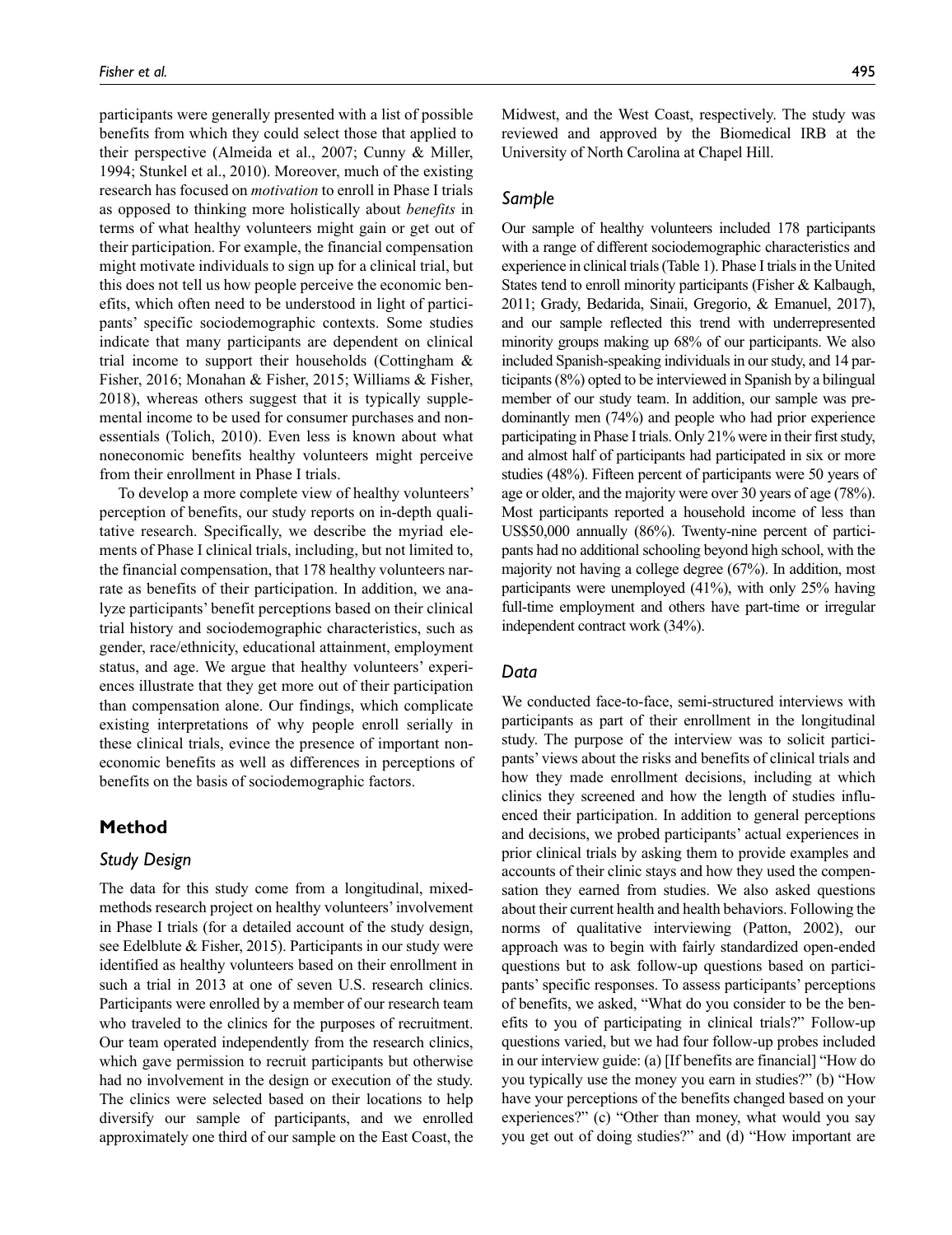**Table 1.** Demographics of Study Participants (*N* = 178).

|                                          | n               | %            |
|------------------------------------------|-----------------|--------------|
| Gender                                   |                 |              |
| Women                                    | 47              | 26.4         |
| Men                                      | 131             | 73.6         |
| Clinical trial experience                |                 |              |
| l study                                  | 38              | 21.3         |
| 2-4 studies                              | 49              | 27.5         |
| 5-10 studies                             | 45              | 25.3         |
| 11-200 studies                           | 46              | 25.8         |
| Race/Ethnicity                           |                 |              |
| Non-Hispanic white                       | 57              | 32.0         |
| Black/African American                   | 72              | 40.4         |
| American Indian                          | $\overline{2}$  | IJ           |
| Asian                                    | 6               | 3.4          |
| Hawaiian/Pacific Islander                | $\overline{2}$  | $\mathbf{L}$ |
| More than one race                       | $\overline{13}$ | 7.3          |
| Hispanic <sup>a</sup>                    | 38              | 21.3         |
| Age                                      |                 |              |
| $18-21$                                  | 6               | 3.4          |
| 22-29                                    | 34              | 19.I         |
| 30-39                                    | 58              | 32.6         |
| 40-49                                    | 54              | 30.3         |
| $50+$                                    | 26              | 14.6         |
| Household income <sup>b</sup>            |                 |              |
| Less than US\$10,000                     | 30              | 16.9         |
| US\$10,000-US\$24,999                    | 52              | 29.2         |
| US\$25,000-US\$49,999                    | 71              | 39.9         |
| US\$50,000-US\$74,999                    | 13              | 7.3          |
| US\$75,000-US\$99,999                    | 7               | 3.9          |
| US\$100,000 or more                      | 4               | 2.2          |
| <b>Educational attainment</b>            |                 |              |
| Less than high school                    | 12              | 6.7          |
| High school or General Equivalency       | 37              | 20.8         |
| Diploma (GED)                            |                 |              |
| Some college                             | 52              | 29.2         |
| Trade/technical/vocational training      | 19              | 10.7         |
| Associate's degree                       | 21              | 11.8         |
| Bachelor's degree                        | 32              | 18.0         |
| Graduate degree                          | 5               | 2.8          |
| Employment status <sup>c</sup>           |                 |              |
| Full-time/Business owner (self-employed) | 45              | 25.3         |
| Part-time/Independent or irregular       | 60              | 33.7         |
| contractor                               |                 |              |
| Unemployed/Retired                       | 73              | 41.0         |

<sup>a</sup>The category Hispanic includes all racial groups, of which we have those that identify as White, Black, more than one race, American Indian, and Native Hawaiian/Pacific Islander in our sample.

**Data for household income were not reported by one participant.** <sup>c</sup>These data are based on consolidated definitions of each employment category that we used to standardize self-reported data from participants.

these nonfinancial benefits to you?" We also collected from each participant basic demographic information, such as gender, race/ethnicity, educational attainment, employment status, and health insurance status.

## *Analysis*

All interviews were audio-recorded and then sent to an independent company for transcription. To ensure the accuracy of these transcripts, a member of the project team listened to the audio while reading and making corrections to the transcripts. Spanish-language interviews were then translated into English either by a member of our study team or by a professional translator. Next, each transcript was uploaded to Dedoose qualitative software for excerpting and coding. A code book was developed to reflect the topics we aimed to explore in the project (e.g., benefits and risks) as well as to capture unanticipated themes emerging from participants' interviews (e.g., comparisons of clinical trials to jobs and/or to a vacation, social aspects of their time in the clinic). Two members of the research team coded each transcript to ensure that the code book had been applied thoroughly and that team members had shared understandings of the codes. The Benefits code included the following subcodes: Change in Benefit Perceptions, Economic Benefit, Health Benefit, Networking Benefit, Personal Benefit, and Societal Benefit (see Table 2). We further added subcodes to the Economic Benefit code: Household, Investment, Others, and Self (also included in Table 2).

To analyze data for this article, we exported from Dedoose all excerpts that had been coded as benefit perceptions. This included 1,761 excerpts, or roughly 10 per participant. Excerpts were primarily made up of an interview question and its response, but lengthier responses were occasionally broken up into multiple excerpts to facilitate coding as well as to adhere to character number limitations affecting the export from Dedoose to Excel. In the process of reviewing benefits excerpts, we further refined the categories we had to capture the nuance of how participants were describing each of these beneficial aspects of their clinical trial participation (see below in results). In addition to analyzing each excerpt, we also made each of these benefit themes into variables, assigning each one as absent or present (0 or 1) for each participant. Two members of the research team assigned these results independently, and any disagreements were adjudicated between these team members or brought to a project meeting for further discussion. Because of the volume and nuance of data we had for societal benefit perceptions, we further categorized our data by placing each participant on a scale indicating their perceived level of societal benefit (none, weak, moderate, strong, super, and missing data) based on viewing their excerpts holistically (see Table 3). Due to the small sample size, to test for statistical differences we dichotomized this variable into none/weak and moderate/strong/super. Because the process of scalar ranking was more challenging than absence/presence, four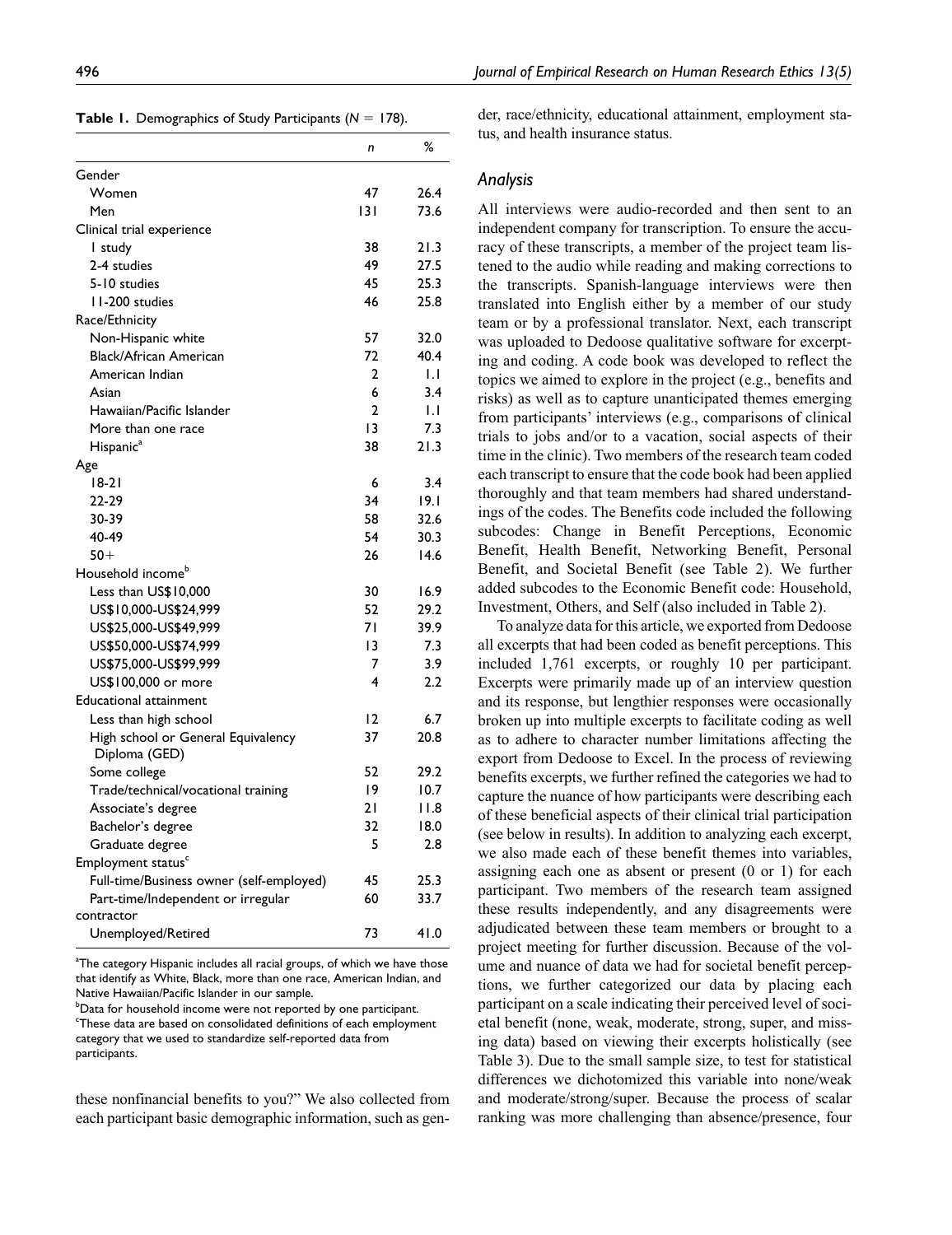## **Table 2.** Benefits Codes.

| Subcode                       | Definition                                                                                                                                                                                      |  |  |  |  |  |  |  |
|-------------------------------|-------------------------------------------------------------------------------------------------------------------------------------------------------------------------------------------------|--|--|--|--|--|--|--|
| Change in Benefit Perceptions | Participants' reflections on how their perceptions of or their feelings about the benefits have<br>changed.                                                                                     |  |  |  |  |  |  |  |
| Economic Benefit              | Perceived benefits of clinical trial participation as economic/financial.                                                                                                                       |  |  |  |  |  |  |  |
| Household                     | Economic benefit is articulated as supporting family/bills/household.                                                                                                                           |  |  |  |  |  |  |  |
| Investment                    | Clinical trial money is described as having an investment purpose (starting business, purchasing<br>property such as cars or rentals, etc.).                                                    |  |  |  |  |  |  |  |
| Others                        | Clinical trial money is described as being used for or given to others (college tuition, sick<br>relative, etc.).                                                                               |  |  |  |  |  |  |  |
| Self                          | Clinical trial money is described as being used for personal consumption (new consumer item)<br>or used for travel and vacation funds.                                                          |  |  |  |  |  |  |  |
| Health Benefit                | Clinical trials are seen as generating positive changes to personal health and increase in health-<br>promoting behaviors; screening perceived as providing important information about health. |  |  |  |  |  |  |  |
| Networking Benefit            | Participants perceive the development of relationships or friendships in clinical trials as a benefit.                                                                                          |  |  |  |  |  |  |  |
| Personal Benefit              | Participants describe a nonfinancial benefit to themselves, such as self-improvement, personal<br>growth, lifestyle, flexibility, downtime/time away.                                           |  |  |  |  |  |  |  |
| Societal Benefit              | Participants describe how their participation might help others who are sick and need medicine<br>or might advance medicine more generally.                                                     |  |  |  |  |  |  |  |

## **Table 3.** Societal Benefit Variable.

| Definition   | Societal benefit variable refers to the level or degree to which participants perceive clinical trials as benefiting society<br>or others (could be general or specific others).                                                                                                                                                                                                                                                                                                                                                         |
|--------------|------------------------------------------------------------------------------------------------------------------------------------------------------------------------------------------------------------------------------------------------------------------------------------------------------------------------------------------------------------------------------------------------------------------------------------------------------------------------------------------------------------------------------------------|
| None         | Participants explicitly state that they perceive no societal benefit from their participation in clinical trials. Participant<br>might mention that other participants believe their participation results in a societal benefit, but the participant then<br>refutes this view and denies this benefit.                                                                                                                                                                                                                                 |
| Weak         | Participant reports that the societal benefits are "minimal," "negligible," or that "they had not thought about it."                                                                                                                                                                                                                                                                                                                                                                                                                     |
| Moderate     | Participant reports that there are "some" benefits to others and may suggest that clinical trials "help others." They<br>are likely to only mention "others" in a generic sense, without specifying particular people who might be helped by<br>clinical trials.                                                                                                                                                                                                                                                                         |
| Strong       | Participant states repeatedly that clinical trials help others and/or society. They may elaborate in detail how studies<br>help others while also naming specific individuals, such as family members or cancer patients, who can be helped by<br>clinical trials. Participant might also describe himself or herself as a caring/compassionate person.                                                                                                                                                                                  |
| Super        | Participant reiterates the societal benefits repeatedly throughout interview and in response to a number of different<br>prompts, such as questions about risk, decision-making factors, or motivation to do studies. Participant might<br>also describe himself or herself as a caring/compassionate person and comes across as an altruist. Helping others<br>appears as the primary reason or "main benefit" for participating in studies and participant might suggest that they<br>would participate even if money was not offered. |
| Missing data | A societal benefit is not mentioned in the interview. This means it is impossible to assess their views of a societal<br>benefit.                                                                                                                                                                                                                                                                                                                                                                                                        |

to five team members independently ranked each participant on the 5-point scale and then met to review and come to agreement on each participant.

Our quantification process enabled us to assess the prevalence of these benefit themes in our sample of participants as well as to compare how these perceptions of benefit might manifest differently based on participants' sociodemographic characteristics. Data were analyzed in SPSS using a series of Pearson chi-square tests. Specifically, for each benefit variable, we looked for differences based on gender, race, ethnicity, age, educational attainment, employment status, and number of clinical trials completed. Due to the relatively small sample size, binary variables were

created for categorical and ordinal data. Missing data were excluded from the analysis. Results from the analyses of categorical variables and binary variables are included in the findings tables (Tables 4-7). We report on significant differences at the significance level  $p < .05$ .

# **Results**

# *Perceptions of Economic Benefits*

All of the participants in our sample emphasized in their interviews the monetary benefit of participating, but they did not all have the same view of the nature and importance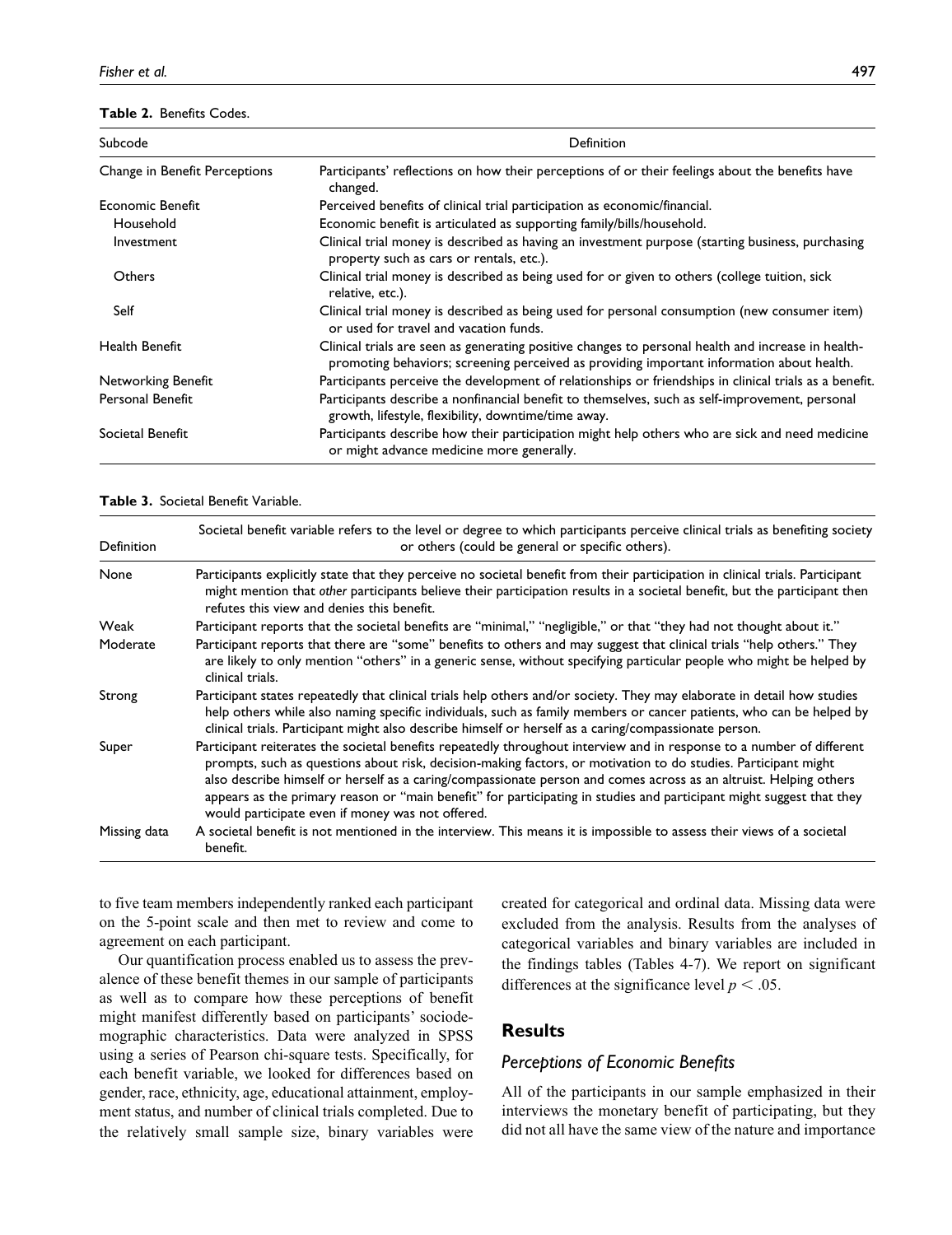|                       | Staying afloat benefit |             |     |          | Investment benefit |                          |     |          |  |
|-----------------------|------------------------|-------------|-----|----------|--------------------|--------------------------|-----|----------|--|
|                       | Absent                 | Present     | n   | $\chi^2$ | Absent             | Present                  | n   | $\chi^2$ |  |
| Gender                |                        |             |     |          |                    |                          |     |          |  |
| Men                   | 78<br>59.5%            | 53<br>40.5% | 3   | 0.267    | 88<br>67.2%        | 43<br>32.8%              | 3   | 2.206    |  |
| Women                 | 30<br>63.8%            | 17<br>36.2% | 47  |          | 37<br>78.7%        | $\overline{10}$<br>21.3% | 47  |          |  |
| Minority status       |                        |             |     |          |                    |                          |     |          |  |
| Non-white or Hispanic | 72<br>59.5%            | 49<br>40.5% | 2   | 0.217    | 78<br>64.5%        | 43<br>35.5%              | 2   | $6.000*$ |  |
| Non-Hispanic White    | 36<br>63.2%            | 21<br>36.8% | 57  |          | 47<br>82.5%        | $\overline{10}$<br>17.5% | 57  |          |  |
| Ethnicity             |                        |             |     |          |                    |                          |     |          |  |
| Hispanic or Latino    | 17<br>44.7%            | 21<br>55.3% | 38  | $5.143*$ | 28<br>73.7%        | $\overline{10}$<br>26.3% | 38  | 0.277    |  |
| Non-Hispanic          | 91<br>65.0%            | 49<br>35.0% | 140 |          | 97<br>69.3%        | 43<br>30.7%              | 104 |          |  |
| Education             |                        |             |     |          |                    |                          |     |          |  |
| High school or less   | 24<br>49.0%            | 25<br>51.0% | 49  | 3.875*   | 41<br>83.7%        | 8<br>16.3%               | 49  | 5.848*   |  |
| More than high school | 84<br>65.1%            | 45<br>34.9% | 129 |          | 84<br>65.1%        | 45<br>34.9%              | 129 |          |  |
| Unemployed            |                        |             |     |          |                    |                          |     |          |  |
| Some employment       | 74<br>70.5%            | 31<br>29.5% | 105 | 10.309** | 71<br>67.6%        | 34<br>32.4%              | 105 | 0.831    |  |
| Unemployed            | 34<br>46.6%            | 39<br>53.4% | 73  |          | 54<br>74.0%        | 9<br>26.0%               | 73  |          |  |
| Age                   |                        |             |     |          |                    |                          |     |          |  |
| Less than 50          | 92<br>60.5%            | 60<br>39.5% | 152 | 0.010    | 100<br>65.8%       | 52<br>34.2%              | 152 | 9.790**  |  |
| 50 or older           | 16<br>61.5%            | 10<br>38.5% | 26  |          | 25<br>96.2%        | T<br>3.8%                | 26  |          |  |
| Trial participation   |                        |             |     |          |                    |                          |     |          |  |
| Less than 6 trials    | 54<br>58.7%            | 38<br>41.3% | 92  | 0.312    | 71<br>77.2%        | 21<br>22.8%              | 92  | 4.398*   |  |
| 6 or more trials      | 54<br>62.8%            | 32<br>37.2% | 86  |          | 54<br>62.8%        | 32<br>37.2%              | 86  |          |  |

## **Table 4.** Economic Benefits.

 $*_{p}$  < .05.  $*_{p}$  < .01.

of this benefit within their lives or of how they would or should use their clinical trial income. Many participants focused on how clinical trials pay well for the time required, with some even calling it "easy" money because of the lack of work required to earn it. In participants' detailing of how they spend their study compensation, many described using it to help make ends meet on rent or bills, whereas others reported putting it toward big purchases, such as appliances or cars, and other consumer goods. In our analysis of the specific function for participants of the financial compensation, we categorized more than half (57%) of our sample as perceiving at least one of two important types of economic benefit: reliance on the money to stay afloat and use of the money for investment strategies. While these

were not necessarily discrete, and some participants described both of these subtypes of economic benefit, each differently illustrates how healthy volunteers might think about the economic leverage they can gain from clinical trials.

*Staying afloat.* Specifically, 39% of participants explicitly indicated that study compensation was a critical means of staying afloat financially. Some participants relied solely on income from clinical trials, seeing no other alternatives to make ends meet. For example, a White man in his 40s who was a full-time study participant and completed 70 clinical trials expressed how he would be unable to support his two children without them: "If I couldn't do clinical trials, I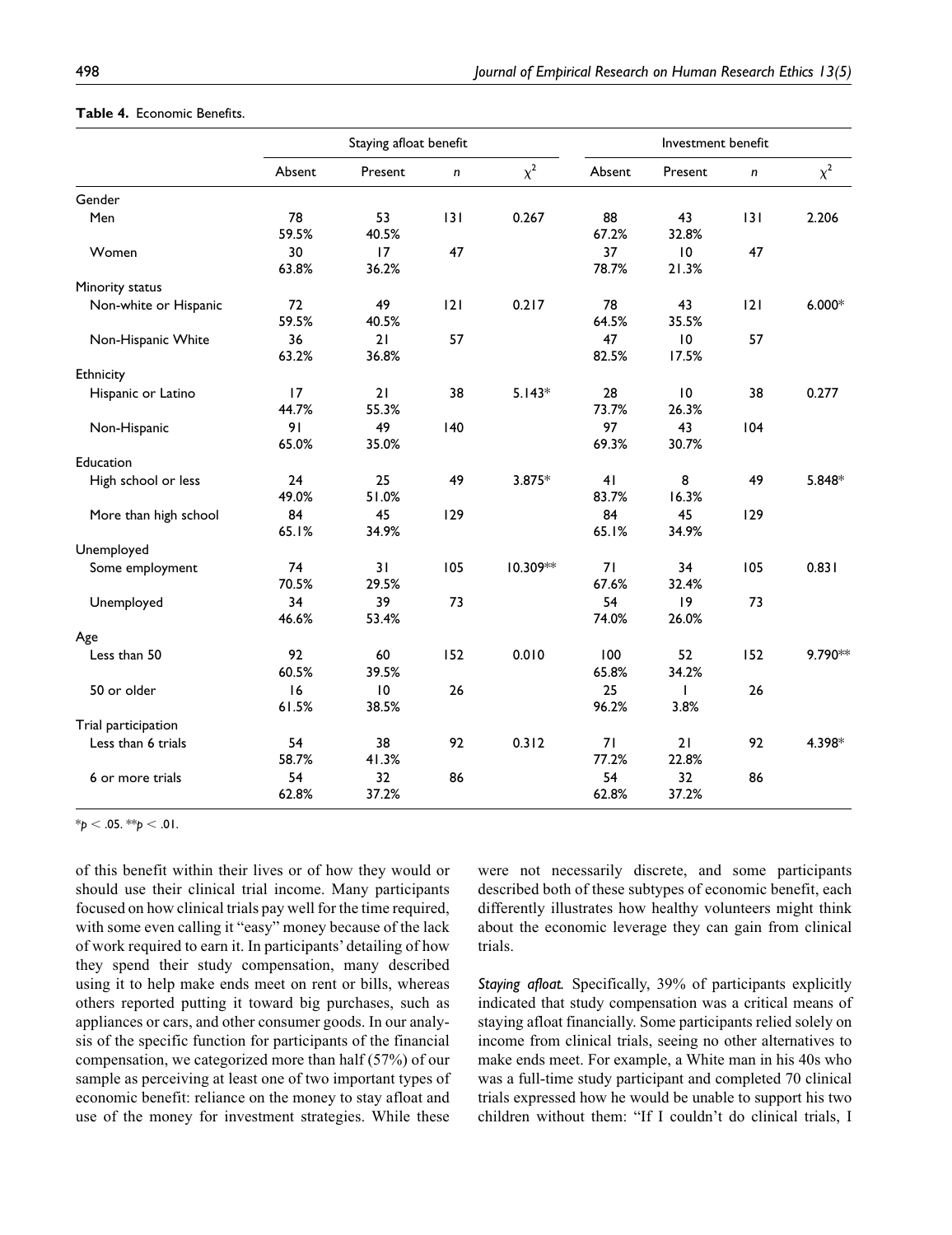## **Table 5.** Societal Benefits.

|                       | None/weak societal<br>benefit | Medium/high/super<br>societal benefit | n  | $\chi^2$ |
|-----------------------|-------------------------------|---------------------------------------|----|----------|
| Gender                |                               |                                       |    |          |
| Men                   | 26<br>34.2%                   | 50<br>65.8%                           | 76 | 2.061    |
| Women                 | 6<br>20.0%                    | 24<br>80.0%                           | 30 |          |
| Minority status       |                               |                                       |    |          |
| Non-White or Hispanic | 16<br>23.5%                   | 52<br>76.5%                           | 68 | $3.991*$ |
| Non-Hispanic White    | 16<br>42.1%                   | 22<br>57.9%                           | 38 |          |
| Ethnicity             |                               |                                       |    |          |
| Hispanic or Latino    | $\overline{2}$<br>11.8%       | 15<br>88.2%                           | 17 | 3.261    |
| Non-Hispanic          | 30<br>33.7%                   | 59<br>66.3%                           | 89 |          |
| Education             |                               |                                       |    |          |
| High school or less   | 9<br>33.3%                    | 18<br>66.7%                           | 27 | 0.170    |
| More than high school | 23<br>29.1%                   | 56<br>70.9%                           | 79 |          |
| Unemployed            |                               |                                       |    |          |
| Some employment       | 15<br>22.7%                   | 51<br>77.3%                           | 66 | 4.620*   |
| Unemployed            | 17<br>42.5%                   | 23<br>57.5%                           | 40 |          |
| Age                   |                               |                                       |    |          |
| Less than 50          | 29<br>33.3%                   | 58<br>66.7%                           | 87 | 2.277    |
| 50 or older           | 3<br>15.8%                    | 16<br>84.2%                           | 9  |          |
| Trial participation   |                               |                                       |    |          |
| Less than 6 trials    | 20<br>40.0%                   | 30<br>60.0%                           | 50 | $4.323*$ |
| 6 or more trials      | 12<br>21.4%                   | 44<br>78.6%                           | 56 |          |

\**p* < .05. \*\**p* < .01.

would be a real deadbeat dad; I would be so worthless as a dad, you know? So it's a lifesaver being able to do these" (F2412). Even for participants with traditional forms of employment (e.g., working in construction), their jobs were often unstable (e.g., contracted, part-time, or seasonal), leaving them without consistent work throughout the year. An unemployed Black man in his 40s who participated in five studies articulated his view of how clinical trial compensation is beneficial in this context. Having recently been laid off from his job as a medical transportation driver, he shared,

For me personally, I think it's the fact if somebody doesn't have a job-, like I'm in that situation right now. I can do four

days, you know, participate for four days [in a clinical trial] and get pretty much a paycheck, which it would take people two weeks to make [that same amount in a job], some cases three [weeks], you know, but. So, I think that's kind of a benefit. It's a good way to make some money. It's quick money. It can help to compensate for money you may not be making, or it can help you to get out of financial debt . . . . I've always worked, except for a few times, [then] I've done a couple [clinical trials]. (F3316)

Participants also claimed that because the compensation is dispersed as a lump sum as opposed to smaller increments, it makes it easier for them to pay off fines or debts. This can be particularly meaningful for participants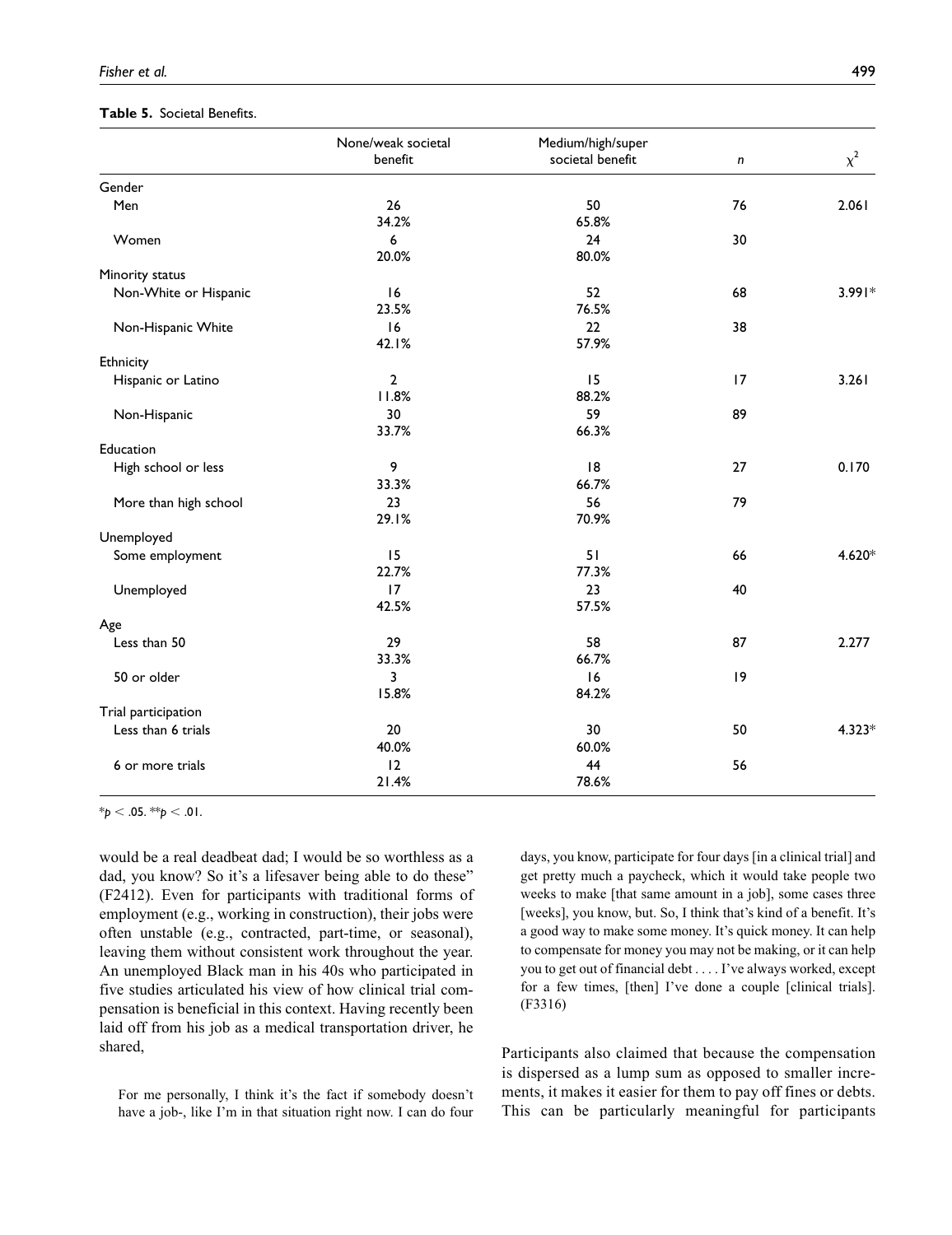|                       | Friends benefit |                       |     |          | Health benefit        |             |     |          |  |
|-----------------------|-----------------|-----------------------|-----|----------|-----------------------|-------------|-----|----------|--|
|                       | Absent          | Present               | n   | $\chi^2$ | Absent                | Present     | n   | $\chi^2$ |  |
| Gender                |                 |                       |     |          |                       |             |     |          |  |
| Men                   | 84<br>64.1%     | 47<br>35.9%           | 3   | 0.051    | 67<br>66.4%           | 44<br>33.6% | 3   | 0.102    |  |
| Women                 | 31<br>66.0%     | 16<br>34.0%           | 47  |          | 30<br>63.8%           | 17<br>36.2% | 47  |          |  |
| Minority status       |                 |                       |     |          |                       |             |     |          |  |
| Non-White or Hispanic | 76<br>62.8%     | 45<br>37.2%           | 2   | 0.534    | 81<br>66.9%           | 40<br>33.1% | 2   | 0.246    |  |
| Non-Hispanic White    | 39<br>68.4%     | 8<br>31.6%            | 57  |          | 36<br>63.2%           | 21<br>36.8% | 57  |          |  |
| Ethnicity             |                 |                       |     |          |                       |             |     |          |  |
| Hispanic or Latino    | 9<br>50.0%      | 19<br>50.0%           | 38  | 4.508*   | 20<br>52.6%           | 8<br>47.4%  | 38  | 3.680    |  |
| Non-Hispanic          | 96<br>68.6%     | 44<br>31.4%           | 140 |          | 97<br>69.3%           | 43<br>30.7% | 140 |          |  |
| Education             |                 |                       |     |          |                       |             |     |          |  |
| High school or less   | 37<br>75.5%     | 12<br>24.5%           | 49  | 3.515    | 35<br>71.4%           | 4<br>28.6%  | 49  | 0.975    |  |
| More than HS          | 78<br>60.5%     | 51<br>39.5%           | 129 |          | 82<br>63.6%           | 47<br>36.4% | 129 |          |  |
| Full time             |                 |                       |     |          |                       |             |     |          |  |
| Not full time         | 81<br>60.9%     | 52<br>39.1%           | 133 | 3.157    | 82<br>61.7%           | 51<br>38.3% | 133 | $3.881*$ |  |
| Full-time employment  | 34<br>75.6%     | $\mathbf{H}$<br>24.4% | 45  |          | 35<br>77.8%           | 10<br>22.2% | 45  |          |  |
| Age                   |                 |                       |     |          |                       |             |     |          |  |
| Less than 50          | 100<br>65.8%    | 52<br>34.2%           | 152 | 0.637    | 106<br>69.7%          | 46<br>30.3% | 152 | 7.416**  |  |
| 50 or older           | 15<br>57.7%     | $\mathbf{H}$<br>42.3% | 26  |          | $\mathbf{H}$<br>42.3% | 15<br>57.7% | 26  |          |  |
| Trial participation   |                 |                       |     |          |                       |             |     |          |  |
| Less than 6 trials    | 70<br>76.1%     | 22<br>23.9%           | 92  | 10.975** | 67<br>72.8%           | 25<br>27.2% | 92  | 4.258*   |  |
| 6 or more trials      | 45<br>52.3%     | 41<br>47.7%           | 86  |          | 50<br>58.1%           | 36<br>41.9% | 86  |          |  |

#### **Table 6.** Friends and Health Benefits.

\**p* < .05. \*\**p* < .01.

whose earning potential had been jeopardized by an outstanding fine. This perspective was voiced by a Hispanic man in his 50s who used one of his nine studies as an indirect way of keeping a job for which he needed a valid driver's license:

Yes, I had to get my license because it was suspended . . . I owed a lot of money on the license, then I didn't have money to get it, to pay for the tickets, but the supervisor of that company, I let him know that there was a study and I had to be in here [the clinic] for 33 days, and I told him if I get that money, if I do that study, I'll pay for the tickets left on my license with that money . . . So that's why I came. (F3437, translated from Spanish)

One final way that study compensation helps keep participants afloat is that the lump sum can help them make advance payments on critical bills, such as rent, which becomes a type of insurance policy against tough financial times in the near future. A Black man in his 30s who completed 10 studies explained,

Usually working at your regular day-to-day job, it's hard to save money . . . You got your bills, your check is already spent before you-, you're waiting for the next paycheck. No, I call it "staying ahead of myself" [how I use my study money]. I mean, there's a lot of things you can pay [in advance]. You can pay your rent off for a couple [months] . . . You ain't gotta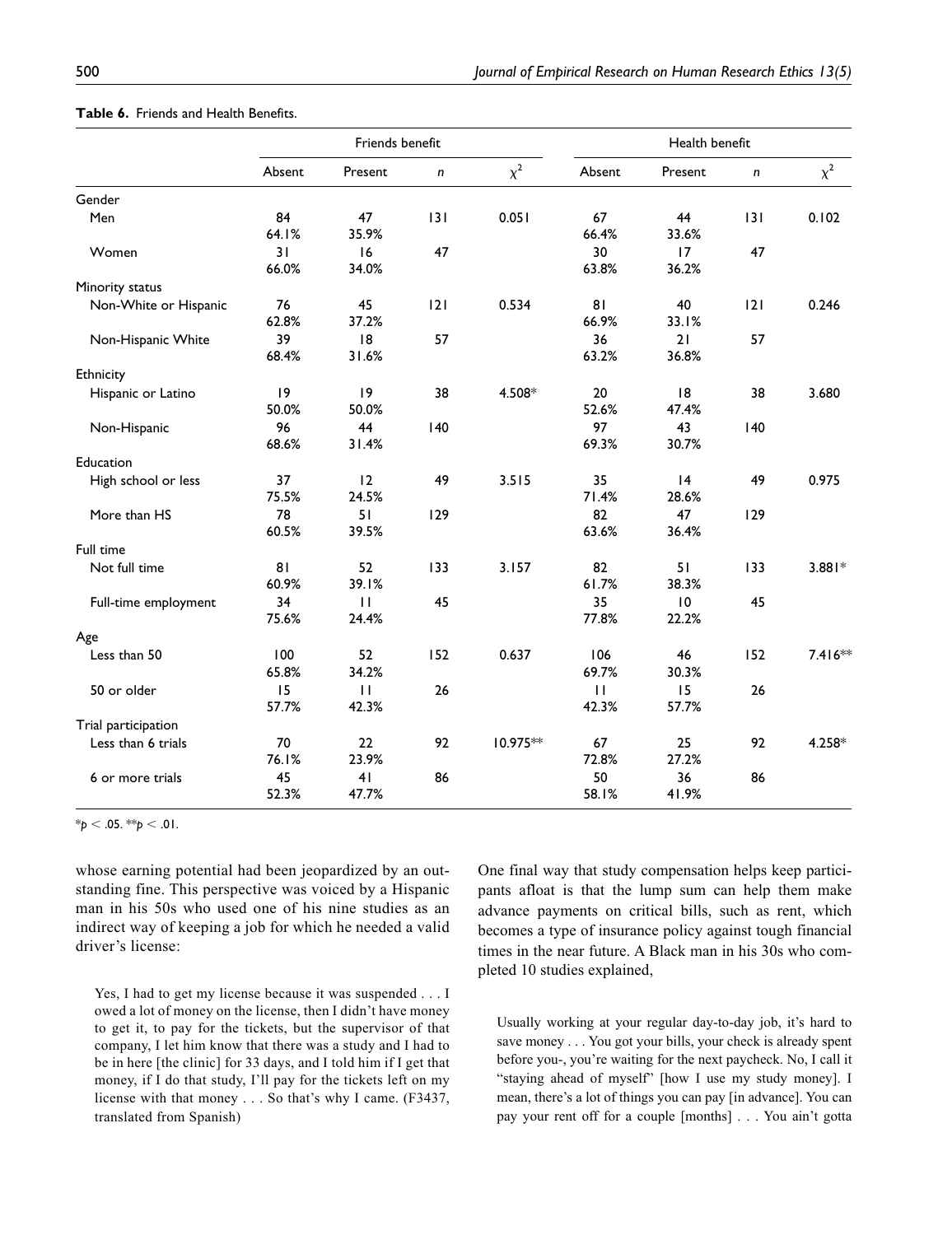|                       | Clinic free-time |                       |     |          | New experience |                          |              |          | Alternative lifestyle |                        |              |          |
|-----------------------|------------------|-----------------------|-----|----------|----------------|--------------------------|--------------|----------|-----------------------|------------------------|--------------|----------|
|                       | Absent           | Present               | n   | $\chi^2$ | Absent         | Present                  | $\mathsf{n}$ | $\chi^2$ | Absent                | Present                | $\mathsf{n}$ | $\chi^2$ |
| Gender                |                  |                       |     |          |                |                          |              |          |                       |                        |              |          |
| Men                   | 80<br>61.1%      | 51<br>38.9%           | 3   | 1.248    | 90<br>68.7%    | 41<br>31.3%              | 3            | 0.217    | 103<br>78.6%          | 28<br>21.4%            | 3            | 0.406    |
| Women                 | 33<br>70.2%      | 4<br>29.8%            | 47  |          | 34<br>72.3%    | 13<br>27.7%              | 47           |          | 39<br>83.0%           | 8<br>17.0%             | 47           |          |
| Minority status       |                  |                       |     |          |                |                          |              |          |                       |                        |              |          |
| Non-White or Hispanic | 74<br>61.2%      | 47<br>38.8%           | 2   | 0.882    | 84<br>69.4%    | 37<br>30.6%              | 2            | 0.010    | 96<br>79.3%           | 25<br>20.7%            | 2            | 0.045    |
| Non-Hispanic White    | 39<br>68.4%      | 8<br>31.6%            | 57  |          | 40<br>70.2%    | 17<br>29.8%              | 57           |          | 46<br>80.7%           | $\mathbf{H}$<br>19.3%  | 57           |          |
| Ethnicity             |                  |                       |     |          |                |                          |              |          |                       |                        |              |          |
| Hispanic or Latino    | 26<br>68.4%      | 12<br>31.6%           | 38  | 0.508    | 31<br>81.6%    | 7<br>18.4%               | 38           | 3.246    | 34<br>89.5%           | 4<br>10.5%             | 38           | 2.817    |
| Non-Hispanic          | 87<br>62.1%      | 53<br>37.9%           | 140 |          | 93<br>66.4%    | 47<br>33.6%              | 140          |          | 108<br>77.1%          | 32<br>22.9%            | 140          |          |
| Education             |                  |                       |     |          |                |                          |              |          |                       |                        |              |          |
| High school or less   | 37<br>75.5%      | 12<br>24.5%           | 49  | $4.219*$ | 42<br>85.7%    | $\overline{7}$<br>14.3%  | 49           | $8.243*$ | 44<br>89.8%           | 5<br>10.2%             | 49           | 4.208*   |
| More than high school | 76<br>58.9%      | 53<br>41.1%           | 129 |          | 82<br>63.6%    | 47<br>36.4%              | 129          |          | 98<br>76.0%           | 31<br>24.0%            | 129          |          |
| <b>Full time</b>      |                  |                       |     |          |                |                          |              |          |                       |                        |              |          |
| Not full time         | 85<br>63.9%      | 48<br>36.1%           | 133 | 0.041    | 92<br>69.2%    | 4 <sub>1</sub><br>30.8%  | 133          | 0.060    | 99<br>74.4%           | 34<br>25.6%            | 133          | 9.295**  |
| Full-time employment  | 28<br>62.2%      | 17<br>37.8%           | 45  |          | 32<br>71.1%    | $\overline{13}$<br>28.9% | 45           |          | 43<br>95.6%           | $\overline{2}$<br>4.4% | 45           |          |
| Age                   |                  |                       |     |          |                |                          |              |          |                       |                        |              |          |
| Less than 50          | 98<br>64.5%      | 54<br>35.5%           | 152 | 0.440    | 108<br>71.1%   | 44<br>28.9%              | 152          | 0.951    | 119<br>76.3%          | 33<br>21.7%            | 152          | 1.424    |
| 50 or older           | 15<br>57.7%      | $\mathbf{H}$<br>42.3% | 26  |          | 16<br>61.5%    | 10<br>38.5%              | 26           |          | 23<br>88.5%           | 3<br>11.5%             | 26           |          |
| Trial participation   |                  |                       |     |          |                |                          |              |          |                       |                        |              |          |
| Less than 6 trials    | 60<br>65.2%      | 32<br>34.8%           | 92  | 0.247    | 65<br>70.7%    | 27<br>29.3%              | 92           | 0.088    | 78<br>84.8%           | 4<br>15.2%             | 92           | 2.959    |
| 6 or more trials      | 53<br>61.6%      | 33<br>38.4%           | 86  |          | 59<br>68.6%    | 27<br>31.4%              | 86           |          | 64<br>74.4%           | 22<br>25.6%            | 86           |          |

**Table 7.** Clinic Free-Time, New Experiences, and Alternative Lifestyle Benefits.

worry about-, there's all types of things you think about so you can stay ahead of yourself. (F3460)

*Investment plans.* Unlike the notion that clinical trial income is meaningful in terms of personal economic relief (or forestalling imminent downtimes), 30% of participants described the important investment ends to which they had already, or hoped to, put their compensation. As noted above, this could at times be in addition to using trial money to stay afloat. Seventeen percent of all participants had already used or were currently using clinical trial income to support an investment, and another 17% of all participants had plans to invest their study compensation in the future. Seven participants had both current and future investment plans for their study compensation. As an example of an investment strategy, a Black woman in her 40s who worked full time as a phlebotomist and completed 35 studies discussed how clinical trials were part of her long-term plan to purchase an investment property: "I'm trying to save up enough money to buy me a rental property so I won't have to do studies as much. That's what I'm trying to do" (C2403). In addition to real estate investments, participants used clinical trial income for other entrepreneurial endeavors, including businesses or working for themselves. A selfemployed Black man in his 40s who participated in over 70 studies demonstrated how clinical trial income continuously funds his work of making documentaries:

This [current study] I need to pay for equipment and also need to have extra money. This is actually paying partially for my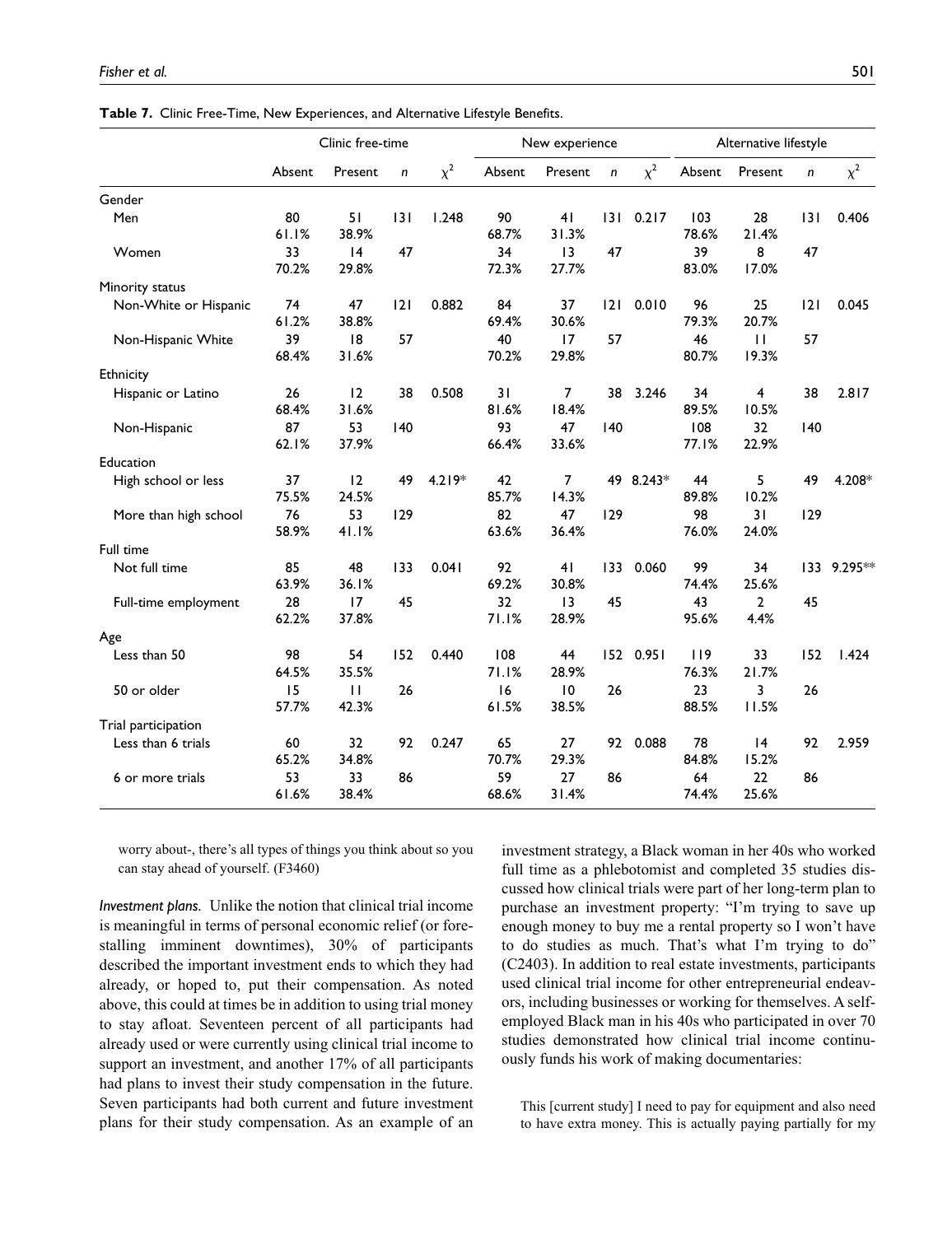trip to Thailand. I'll be shooting a documentary in Thailand, so this will probably pay for it, yeah. So that's really the motivation I have. (F1443)

Many of the participants who described their future plans to invest study compensation in business ventures spoke of other participants who had encouraged them to do so. Recalling that few participants have actually used their study compensation in these ways, such narratives may indicate unrealistic future goals. These plans seemed particularly underdeveloped when participants emphasized the desire to make money without articulating any specific projects, as depicted by a Black man in his 30s who completed 12 trials:

I assume that I can't do these [clinical trials] forever, and some day I'd like to take a big, a large amount of money [from studies] and invest that in something, make it work for me. I have a couple ideas, but I'm not set on anything right now 'cause I'm keeping my options open. But, as I stack money, stack and stack and stack, you know, eventually the time's going to come where I say, "Hey, that's the right thing," and I'm going to do that so I can just sit back and make money. (F1446)

Finally, participants also referenced investing in their human capital through secondary education and professional certifications or licenses. Some were currently pursuing these paths or had done so in the past, whereas others had future aspirations to do so. For example, a Hispanic man who was employed part-time on a ship and had completed three studies explained how he was leveraging his compensation by using it to advance in his career:

I'm working on getting a captain's license. So that costs some money. I've put-, you know, you put down like \$100 to reserve your spot in this course. But I need the rest, which, you know, will be covered by this [clinical trial]. And, yeah, so that's also just really good timing [of this trial]. (F3325)

*Demographic differences in economic benefit perceptions.* We found statistically significant differences in narratives of economic benefit for the demographic categories of ethnicity, clinical trial experience, and educational attainment (see Table 4). Hispanic participants, people with a high school degree or less educational attainment, and unemployed participants were all statistically more likely to identify staying afloat as the salient economic benefit of enrolling in clinical trials. These findings are consistent with the fact that each of these groups is highly likely to experience economic insecurity, in many cases compounded by falling into more than one of these demographic categories. In particular, many of the Hispanic participants in our study disclosed

that they were not legal U.S. residents and faced economic hardship in large part due to irregular and unstable work opportunities; in this context, clinical trials provide an important financial opportunity to stay afloat. For example, an undocumented Hispanic woman in her 50s spoke of enrolling in her first clinical trial out of economic necessity after losing her job at a fast-food restaurant following an immigration crackdown:

Well, the truth is that I was scared of needles. I am scared when they draw blood . . . but the necessity forced me to come here, because, well, it's an amount that I don't make in half a year at work . . . . Well, it's like, it's just as sad, right? It's sad to me because it doesn't seem like something that God wants for us, but, well, we have to participate. We have needs, you have to pay for electricity, water, food. (F3111, translated from Spanish)

In this case, although the participant felt compelled to join a clinical trial, she nonetheless saw it as an economic benefit given the lack of employment alternatives.

Participants who had enrolled in six or more clinical trials were statistically more likely than participants with less trial experience to describe investment purposes for their study compensation. In addition, minority participants (non-White and/or Hispanic), participants with a high school degree or more educational attainment, and participants younger than 50 were statistically more likely to talk about investing their study compensation than non-Hispanic White participants, participants with less than a high school degree, or participants older than 50, respectively.

## *Perceptions of Societal Benefits*

In addition to discussions of the economic benefits of participation, it was fairly common for healthy volunteers to reflect on the importance to them of the possible societal benefits of their participation. Nearly 60% of participants discussed the societal benefits in their interview, in some cases prompted by the interviewer. We distinguish societal benefits from altruism because participants were not necessarily describing their motivation for enrolling in studies so much as their belief that clinical trials in general, or their participation in particular, would lead to positive outcomes for society broadly or even for specific people they know who were affected by disease.

We categorized participants' depiction of societal benefit on a scale of none, weak, moderate, strong, and super. The percentage of participants categorized into the combined groups of none/weak, moderate, strong/super distributed rather evenly in our sample, with 30%, 38%, and 32% in each of these respective groups. Although we used the entirety of participants' interview to place them on the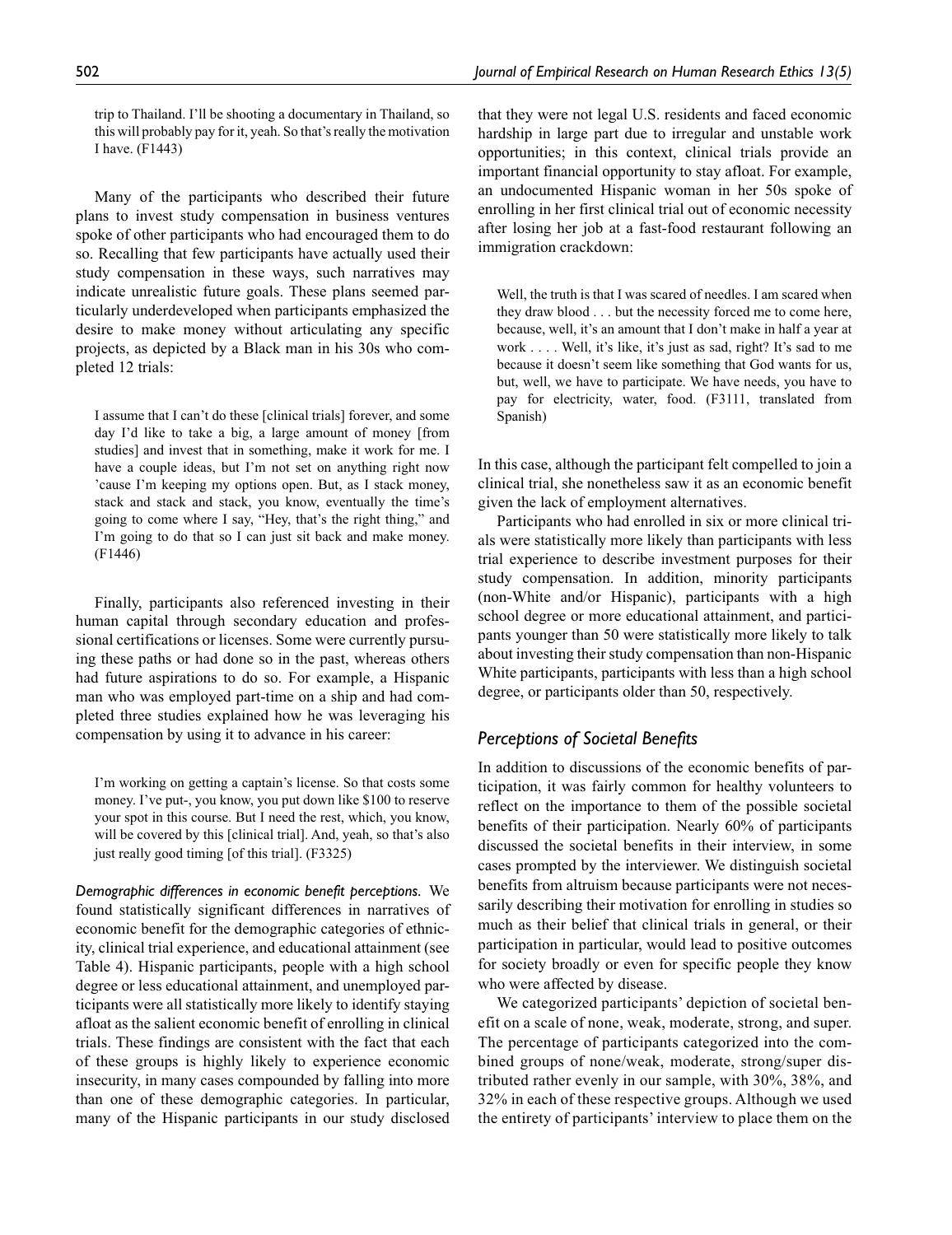societal benefit scale, the following examples illustrate these types.

The participants we categorized as "none" denied any societal benefit from their participation, with two common types of articulations. First, some asserted that they did not personally care whether the investigational drugs being tested might help people, and second, some doubted the value of the research being performed. Capturing the latter sentiment, a Black man in his 30s who completed over 200 studies declared,

At the end of the day, the purpose of this whole [clinical trials] organization is to help people. But at the end of the day, when you finally get into it and you've been doing it as long as I have, you realize it's . . . only helping the [pharmaceutical] corporations get richer, you know what I'm saying? (F1453)

In contrast, participants with a weak view of the societal benefit acknowledged such a benefit was possible, but they explicitly described it as having little significance to them. An example of this came from a White man in his 40s in his first study: "I guess in an altruistic sense, I'm helping future, you know, people to take the medication, but to be honest, that's not my primary concern [laughs]" (F3113).

Participants we categorized as demonstrating a moderate perception of societal benefit affirmed the belief that clinical trials "help others." They typically did so by talking about the drug development process and having a role in products making it to the market. For instance, a White man in his 50s who completed 16 trials said,

I mean it's kind of interesting to keep an eye on the-, when you go through the [consent] paperwork and you see the sponsor and what the drug is, and then to see it on the market . . . And you know that you've maybe had a little bit of a part in that, you know? . . . I mean it makes you feel like, you know, contributing a little something in your own way [laughs]. (F2403)

Those participants who accorded more importance to the societal benefit throughout their interview, particularly by emphasizing how clinical trials would help future patients, were categorized as strong on our scale. A Hispanic, Native Hawaiian man in his 30s who completed two studies pronounced this benefit dramatically:

I feel like I'm contributing to society and helping, [by] being a part of this research. This [drug-interaction trial] can help save lives and to determine whether it has a negative impact or effect on people with blood pressure and arthritis issues. So, me being a healthy participant, I feel like, hey, you know, I'm coming in as a champion, as a knight, in order to help serve my fellow human beings. (F3212)

Emphasizing the societal benefit even more were those participants we categorized as super on our scale. They distinguished themselves by arguing that the societal benefit is equally important to or of even greater importance than the economic benefit. A White man in his 50s who completed six studies affirmed this position:

You're helping refine the drug that you're in a study for. If you're helping somebody else, then, you know, that's what we're here for. Other than that, I mean the compensation is nice, it's a bonus, but you're just helping other people, so. (F2420)

*Demographic differences in societal benefit perceptions.* When examining how participants distributed across the societal benefit scale, we found a relationship between perception of societal benefit and race, employment status, and clinical trial experience (see Table 5). Unemployed participants and non-Hispanic Whites were more likely to describe the societal benefit as none or weak. In addition, we found that participants who completed six or more studies were less likely to describe the benefit as none or weak compared with those with less trial experience. Interestingly, we found no statistical gender-based differences when dichotomizing societal benefits as none/weak and moderate/ strong/super, but when categorizing societal benefit as none/weak/moderate and strong/super, we did find that women were statistically more likely than men to see a strong or super societal benefit.

## *Perceptions of Noneconomic Personal Benefits*

In addition to economic benefits, healthy volunteers also identified a range of other personal benefits from their participation in Phase I trials. From our categorization of these themes, the five noneconomic personal benefits from most to least prevalent were making friends (35%), having positive effects on one's own health (34%), having free time in the clinic (34%), having new experiences (30%), and allowing for an alternative lifestyle (20%). On average, participants referenced 1.5 of these personal benefit categories. We describe each of these benefits in turn, including any statistically significant differences we found among demographic groups.

*Friends benefit.* Some participants described as a personal benefit the friendships they had formed, especially those relationships they maintained after trials concluded. Participants discussed developing these friendships as a result of having extended periods of time, sometimes weeks, living in the study facility with other participants. Some referred to these friendships in terms of the serendipitous benefits that social connections can have in one's life. This sentiment was expressed by a Hispanic man in his 20s enrolled in his first study: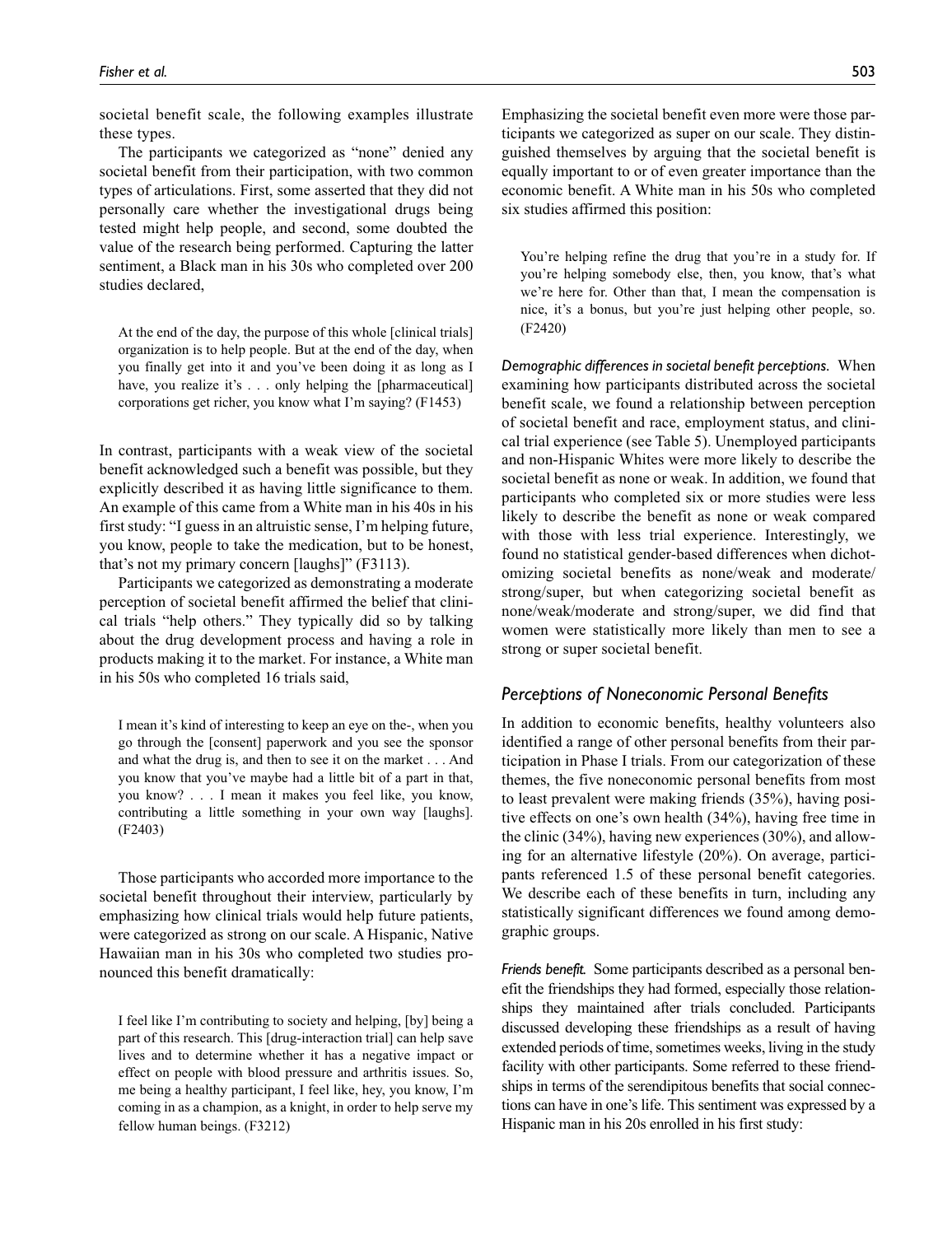[and] they could be connected to a job, [or] you might meet your wife, your husband through that person, you know. So, yeah, you might get your big break or your best friend [from participating in a clinical trial]. (F1110)

Some participants with more study experience had developed lasting friendships through clinical trials, and they referenced how meaningful to them this has been. One Hispanic woman in her 50s who completed seven studies was effusive about this benefit:

I meet a lot of women [in studies], and . . . there is four or five of them that we're still friends, you know. And I connect with them, and we go out, and-. You know, it's a lady thing . . . and it's just so fun! . . . We book dates where we can go here or we can go there, and . . . we come back [to the clinical trial facility] . . . [so] we can get into a study again together. (F3429)

We found statistically significant differences among participants identifying the friends benefit based on their trial experience and by ethnicity (Table 6). Participants who had participated in six or more trials were more likely than participants who had participated in five or fewer trials to describe the importance of study friendships. In addition, Hispanic participants were more likely to discuss the friends benefit than non-Hispanics.

*Health benefit.* Although there might be no *medical* benefit from enrolling in Phase I trials, many participants felt that there is a health benefit. They described this benefit in terms of receiving a health screening, gaining knowledge about their own health, improving their everyday health behaviors, and/or experiencing positive health effects from their time in the study clinics. Many of these participants focused on the physical examination that is a required part of the screening process for Phase I trials, often because it provides confirmation to them that they are healthy. While this was a benefit common both for people with and without insurance, those without insurance articulated how they receive a checkup they could not otherwise afford. For example, a White man in his 40s who completed 20 studies explained,

Between the ECGs and the lab work, you have a once over physical kind of thing, so all of that comes together in a good way, in that as you're aging and you don't have insurance necessarily, [you know from passing the screening that] you're kind of okay . . . . I mean they do a pretty good overall lab reports across the board, so they'll have a good idea if anything is off [in your body]. So, I mean, those are the benefits to me is knowing that I'm healthy. (F2413)

Participants also suggested that they gain knowledge through clinical trials about how their body works or about proper nutrition and a healthy diet. This can be seen in the perspective of a Black man in his 30s who completed 22 studies:

Another thing I've learned just from being in studies is just adding certain things to my eating habits. You know, I know that Total [cereal] is good for iron. You know, I've always ate fruit and everything . . . A lot of times African-Americans' white blood [cell] count runs low. I've learned that . . . 'cause I had that problem when I first started [participating in trials], just my white blood count. He [a study doctor] was like [adopting an authoritative tone], "Well, it's a little too low. Eat more of this, drink more orange juice. Eat more dark green salads and blah blah blah." (F2404)

Furthermore, some participants recognized that they had improved their health as a result of implementing more health-promoting behaviors to increase their chances of qualifying for studies. This could be due to the knowledge they had gained, as we saw in the prior example, or due to clinical trials providing the motivation participants needed to quit smoking or maintain a healthy weight. For instance, a Black man in his 40s who completed 13 studies averred,

I learned how to eat better, so that I would pass the study, you know. I don't use salt [anymore] . . . Okay, everybody knows you don't [*sic*: shouldn't] use salt, but it helped me research more about what foods would help lower my blood pressure and better my cholesterol, you know. So when I'm home, especially like a week before I have to come for a study, . . . I eat oatmeal, you know. I like oatmeal, and it helps lower my cholesterol. I learned about eating spinach, so I eat a lot of raw spinach when I'm home. And I got me a juicer . . . so I juice my spinach, maybe spinach and carrots or spinach and an apple, you know, that type of deal, which helps out. (F1464)

Finally, other participants believed that they could even experience a direct health benefit as a result of the study itself. This was most often referenced in terms of weight loss that could result from calorie-restricted diets during trials. One White woman in her 50s who completed two studies shared,

At home, I have a high-fat diet. I love butter, I love ice cream. I love, you know, I eat whenever I want, the amount I want. I knew when I came here, that it would be very controlled . . . And I knew that I could walk in circles [i.e., laps around the clinic], so I'm going to lose 10 pounds! That's, you know, I have a goal: I'm going to lose 10 pounds. (F3214)

We found statistically significant differences among participants who identified the health benefit based on their trial experience, age, and employment status (Table 6). Participants who enrolled in six or more trials were more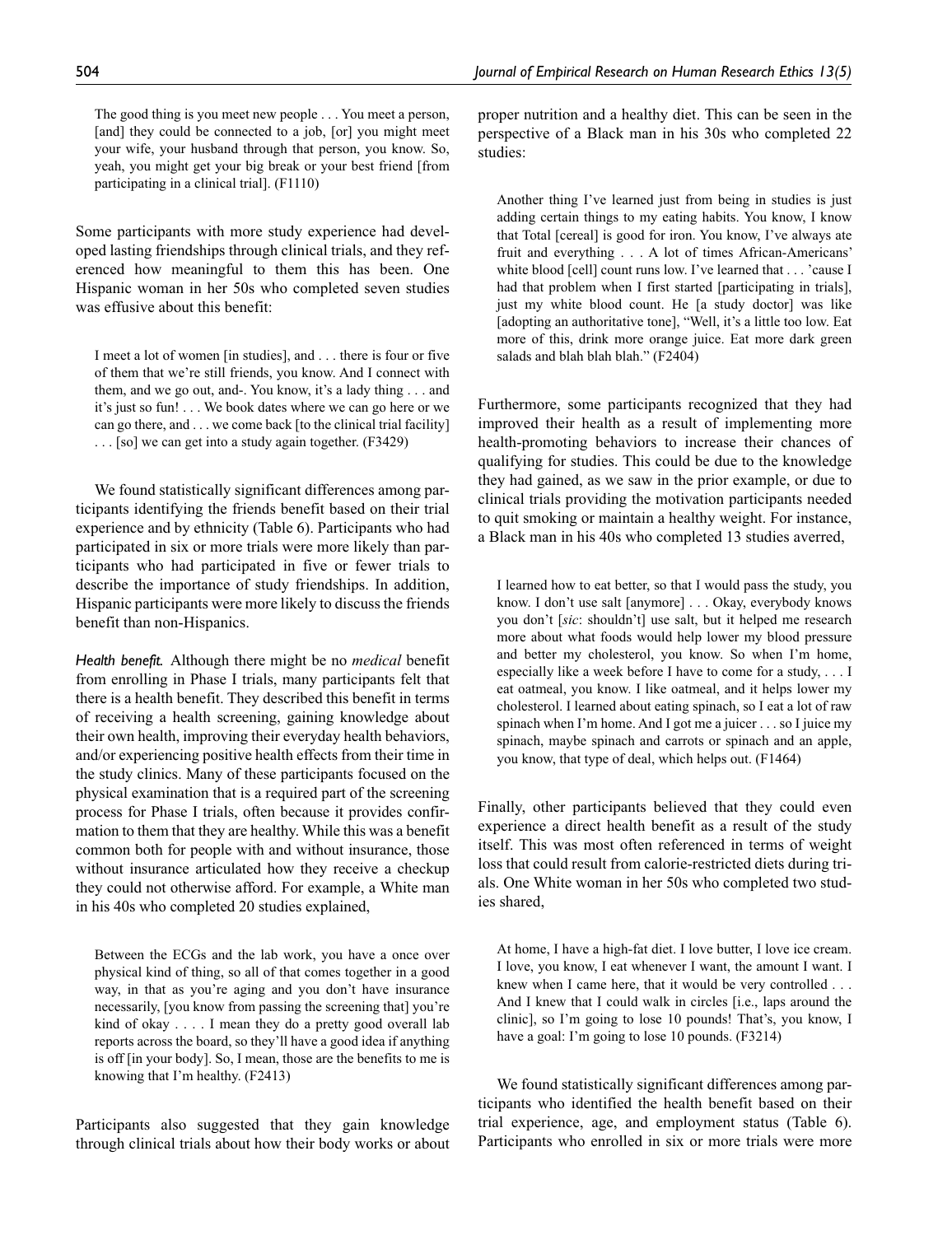likely than their counterparts to perceive a health benefit. In addition, participants older than 50 were almost twice as likely to identify some health benefit than were younger healthy volunteers. Finally, participants with full-time employment were less likely than those without full-time employment to identify a health benefit.

*Clinic free-time benefit.* Free time in the clinic was another important noneconomic personal benefit discussed by participants. During a clinical trial, participants are typically allowed to spend their time as they please when there are no mandatory study procedures. Many noted that this time in the clinic gave them the opportunity to relax, watch television shows and movies, work on projects, or make plans for the future. Touching on many of these elements, a Hispanic man in his 30s who completed three trials reflected,

You're just relaxing, sitting here watching Netflix, and some guys spend all the time playing video games or on the Internet . . . Some guys would catch up on some work. So one guy was studying for some big exam and used this time to study. And you can use this time to your advantage definitely. This one guy's a photographer here, and he's been like editing photos and things like that. So you can use the time as like a paid vacation where you just get to relax and work. So, you know, there's ways to make this thing [i.e., being in a study] work for you, definitely. (F3325)

Others explained how they designated clinic time to work on projects they enjoy or hobbies, as illustrated by a White woman in her 40s who completed 13 trials: "I like to bring a project along [to the clinic], whether it be editing a film from some footage I've shot or, like right now, [I'm] putting together a slideshow for my parents'  $50<sup>th</sup>$  wedding anniversary" (F2421). Often participants referenced how study confinement provided free time that they would not be afforded in the "real world" because of their day-to-day responsibilities. This time was not only an opportunity for participants to relax or recharge, but it also gave them the chance to organize their thoughts or make plans for the future. A Black man in his 20s who completed three trials explained,

The good thing about being in here is you're shut away from the world. Like, let's say you're having problems with somebody, and you're just like, "You know what? I can't wait to get in this study and just clear my mind." . . . I come in here, and I just think about what I'm gonna do, and plan my next move. (F1318)

For statistically significant differences between demographic groups, we found participants with a high school degree or less educational attainment were less likely to dis*New experience benefit.* Participants also noted the benefits of having new experiences related to their trial participation. They recounted that clinical trials gave them the opportunity to travel for studies, to learn about people from different places and backgrounds, and to gain expert knowledge from other participants. In general, some participants described as a benefit the uniqueness of the study experience, including staying in a new place or doing something that not a lot of other people have done before. A White man in his 50s enrolled in his second study said,

I like thinking outside the box anyway, so I like, you know, this is kind of an alternate life here. So I just, I don't know, [stammers] it's fun to do different things. It's fun to do some nonconventional things. (F3205)

Because some participants travel to participate in Phase I trials (Edelblute & Fisher, 2015; Monahan & Fisher, 2015), they might experience the benefit of going to new cities and seeing places they would be unlikely to visit otherwise. To make this point, a biracial man in his 20s who completed 17 studies across the United States proclaimed,

I'm touring, I'm a traveler, I'm-. Each study give [*sic*] you the ability to do something that you couldn't do before, you're traveling while making money, you're getting to see a different place, you're getting to learn about-. I never been to Kentucky [before]-, I mean I been [through] there by bus, passed there, stop at the Greyhound station: "Hey, what a tour!" [I] got to see Kentucky Derby stadium and Louisville stadium . . . You know that's what studies do, you can tour. (F2406)

Along with a new experience, participants also suggested that they were given the opportunity to meet people from other "walks of life" with whom they would not normally have the occasion to interact. A Black man in his 40s who completed 25 studies related,

A lot of people I run across [in studies], my own opinion, with tattoos, you know, were, I'll put it diplomatically, were streetsmart people . . . . But, yet, at the same time, I would say everyone has their own prejudices until they discover that it is a prejudice. You know, when you sit down and talk to some people, like, "Oh, this person's not so bad." (F1441)

Occasionally, these experiences with other participants had a more instrumental value because they created the opportunity to learn new ideas or investment strategies. For example, a Black man in his 30s who completed two studies shared,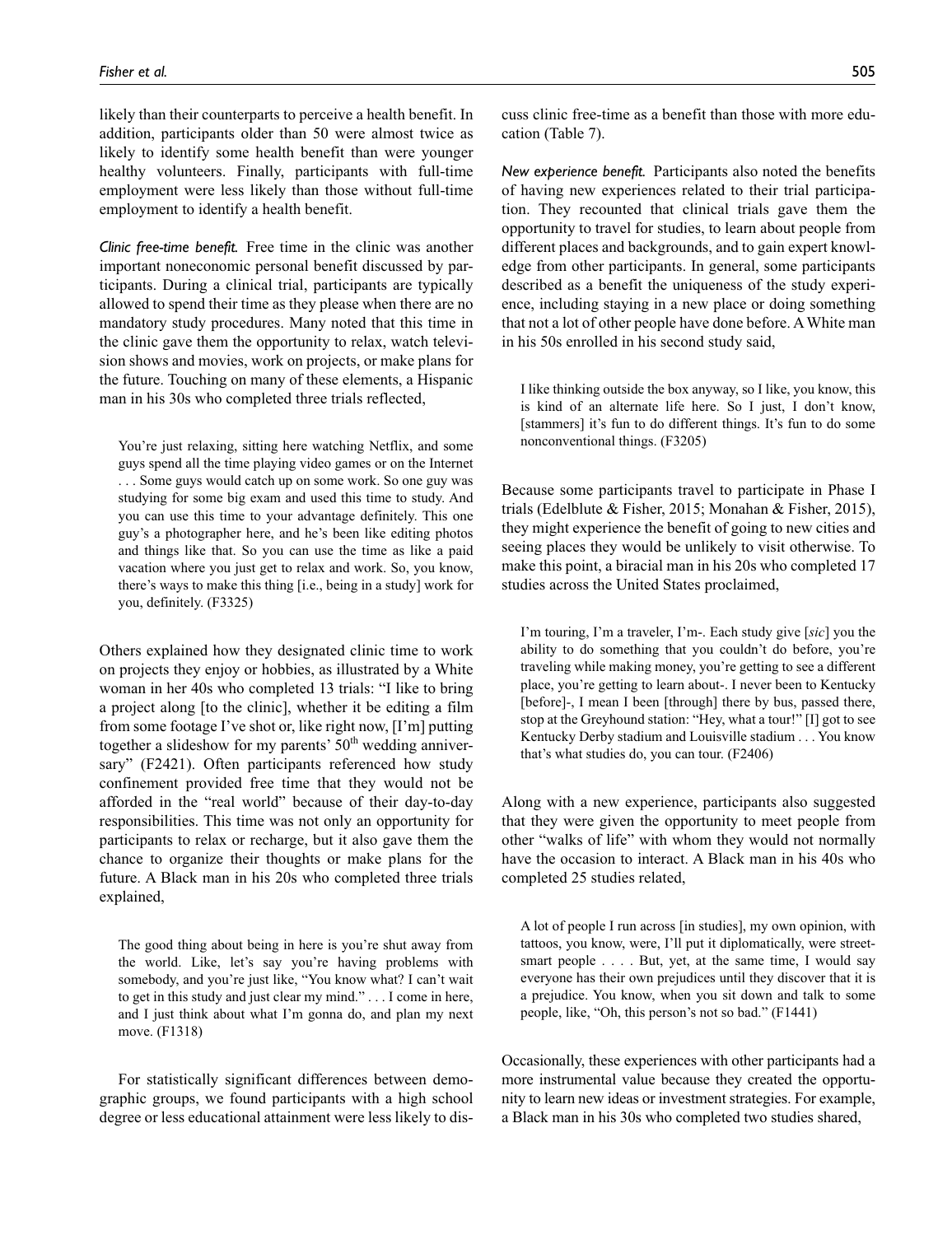And you meet [in studies] some of the brightest minds, and you share a lot of information. Like I didn't know much about stocks at first. Well, I had a guy teach me more about stocks when I was in a study. And then everywhere you go, you know, you might ask somebody, "Hey, who knows more about this?" And it's, "Oh, I do." . . . That's the biggest thing, I think, the big asset of doing it because you learn so much from different people. (F2202)

In our statistical analysis of this benefit, the only statistically significant demographic difference we found was based on educational attainment (Table 7). Mirroring our findings for the clinic free-time benefit, participants with a high school degree or less educational attainment were less likely to discuss the new-experience benefit than their counterparts who completed more schooling.

*Alternative lifestyle benefit.* A final noneconomic personal benefit we found was the alternative lifestyle or flexible schedule outside of the clinic that participants could have as a result of pursuing Phase I trials. This benefit was often articulated through comparisons with more traditional jobs. A White man in his 30s who completed 12 studies stated, "So, yeah, there's a lot of benefit to doing these studies as opposed to a 9-to-5 job. I've had both, and I don't like the 9-to-5 jobs. Uh uh. They're soul sucking" (F1438). In particular, participants saw earning an income while avoiding conventional employment as a means of generating more free time to do things they enjoy. For example, a White man in his 40s who completed 70 trials argued,

[Doing studies] It gives me a lot of free time to spend doing the things I like to do that don't pay money. When I was working jobs, living paycheck to paycheck like that, it was just a lot more stressful, I felt drained all the time, I didn't have the energy for anything else, and I couldn't afford to like go overseas. This has given me the ability to travel overseas. You know, I've been to Europe, I've been to Southeast Asia. I could never do that if I didn't do clinical trials. I'd be stuck in the States, you know, working dead-end jobs. (F2412)

For participants with children at home, the benefit of the flexible schedule was often discussed in terms of having more time to spend with their family, as narrated by a man in his 20s who completed nine studies: "That's another reason why I haven't worked and I've just been doing this, 'cause it gives me time to spend more time with him [my son] than anything" (F2402).

We found statistically significant differences for both educational attainment and employment status in the identification of an alternative lifestyle as a benefit (Table 7). Participants with a high school degree or less were much less likely to discuss this benefit compared with those with more education. In addition, participants with full-time employment were dramatically less likely to identify this benefit than were other healthy volunteers.

## **Discussion**

The extant scholarly literature has largely ignored the benefits, outside of clinical trial income, that healthy volunteers perceive from their Phase I trial participation. We took a ground-up approach to this topic by exploring through in-depth qualitative interviews the benefits that healthy volunteers identified, predominantly without prompting. This is a departure from prior survey-based research that tends to provide a menu of benefits from which participants can select. Our approach allowed us to use healthy volunteers' own experiences to define study benefits as well as explore nuances and differences in how participants perceived those benefits. We found the benefits could be categorized as economic, societal, and noneconomic personal benefits and were able to further classify economic benefit into two primary types: a mechanism to stay afloat and an investment strategy. Similarly, we discovered a range of noneconomic personal benefits including developing friendships, providing health information or motivation for behavior change, appreciating the free time in the clinic, creating opportunities for new experiences, and affording an alternative lifestyle. These reflect some of what has already been reported in the literature. For example, Stunkel and Grady's (2011) systematic review noted financial compensation, societal benefits, free health examinations, and making friends as motivators to clinical trial participation. Our findings, however, extend beyond these to note other positive elements of participation that healthy volunteers see as beneficial, independently of whether these benefits motivate participation.

In addition, by quantifying the prevalence of these themes among participants, we were able to compare benefit narratives across different groups of healthy volunteers based on sociodemographic factors and their histories of clinical trial participation. Regarding gender differences, our only significant finding was that women were more likely than men to describe the importance to them of a societal benefit. This is a somewhat expected result as women are typically socialized to espouse greater care or concern for others, whether those others are people in their own families or strangers (Erickson & Cottingham, 2014; Mayseless, 2015). When analyzing benefit perception by age, we found that older participants were less likely to express an economic investment benefit but more likely to discuss health benefits. Considering those older than 50 might be nearing retirement and would lack the time needed to truly benefit from long-term investment returns, they might be more inclined to think of clinical trial income as supplemental. Perhaps older participants were more likely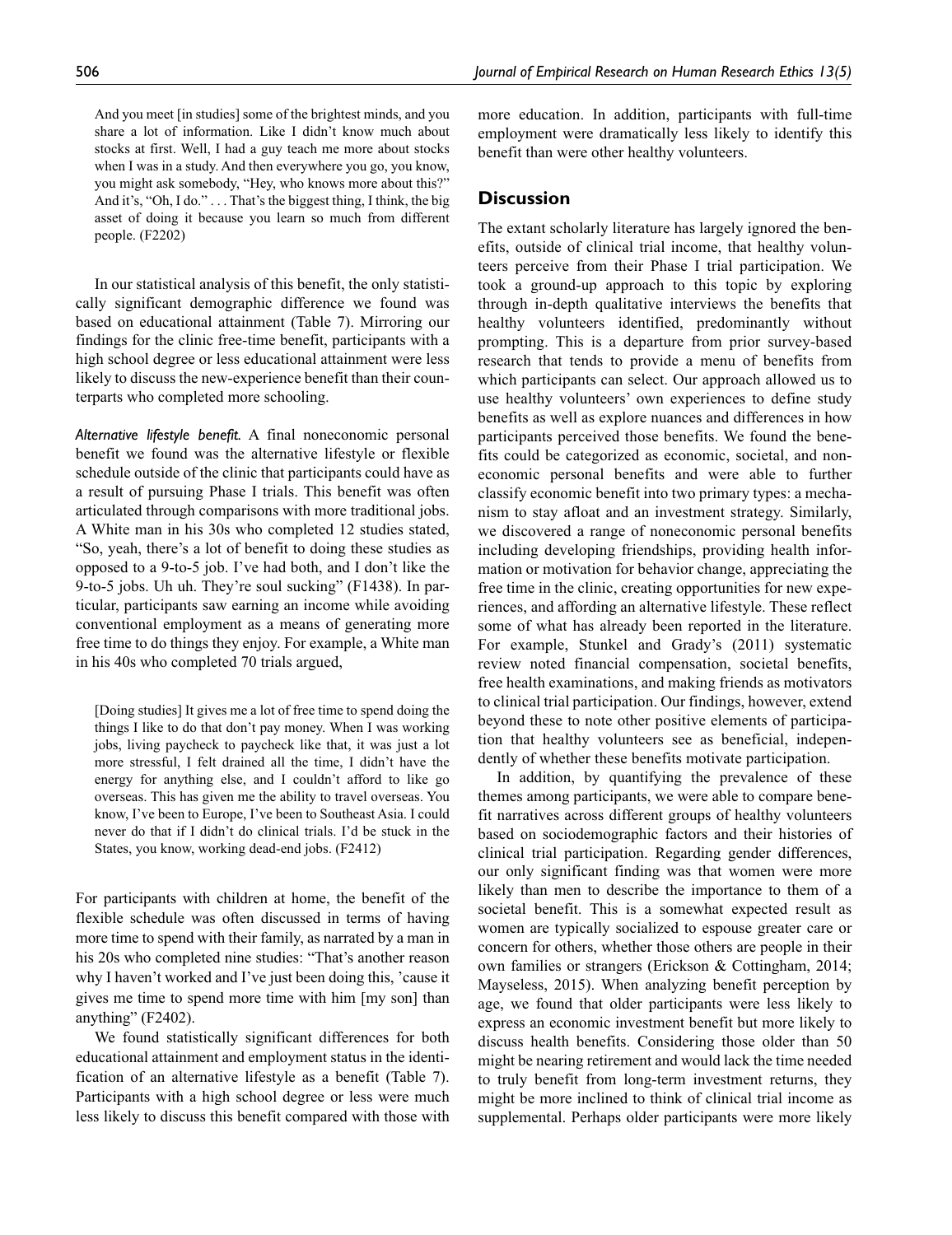to identify the health benefit due to these participants being more sensitized to the number and kind of health issues that develop as one ages (Pickard, 2016), so having one's good health confirmed through the screening process might be particularly meaningful to older adults.

In our analyses of race and ethnicity, we found that Hispanic participants were more likely to describe the economic benefit of participating as a strategy to stay afloat. The economic precarity of many of these participants, particularly those who confided that they lacked authorization to work in the United States, likely accounts for some of this difference between Hispanic and non-Hispanic participants. In contrast, we found that non-Hispanic White participants were less likely to describe future investments they intended to make with their study compensation. This result is harder to explain; however, we interpret it as based in part on the fact that, of the racial and ethnic groups represented in our study, non-Hispanic Whites have the best chance of obtaining paid employment. Because many of the perceived future investment benefits were quite implausible "fantasies" (e.g., becoming millionaires), it is possible that individuals with less realistic opportunities for paid employment were more likely to entertain these hopeful narratives as a way of maintaining a positive vision for their future (Williams & Fisher, 2018). This is consistent with other findings, for instance, about the relatively high participation of poor and minority groups in lottery gambling, where "self-perceived social deprivation" can motivate regular lottery ticket purchases (Beckert & Lutter, 2013).

Educational levels also generated statistically significant differences in benefit perception. Participants with a high school degree or less educational attainment primarily described the economic benefit in terms of helping them to stay afloat. This group was also the least likely to describe plans to use study money for investment purposes. In addition, these participants were much less likely to identify the clinic free-time, new experiences, or an alternative lifestyle as benefits of clinical trial participation. These findings together indicate that participants with a high school degree or less were particularly focused on the immediate economic gain of participation.

Employment status generated similar patterns of statistically significant differences to educational attainment. People who were unemployed were more likely than those with parttime or full-time jobs to describe the economic benefit of staying afloat and were also less likely to claim any societal benefit of their participation. These findings suggest that when participants are financially more dependent on clinical trials, societal benefits will be less salient. Participants with full-time employment, for their part, were less likely to describe the benefits to their health or from an alternative lifestyle. Full-time workers might be granted health insurance through their employer, perhaps making free screenings less notable or important to these participants. Moreover, for

participants with full-time employment, enrolling in clinical trials requires integrating a study into their vacation time or normal work schedule, thereby offering them *less* scheduling flexibility. Because those participants have full-time employment, they might also not be as interested in alternative lifestyles that eschew traditional forms of employment. For participants without full-time employment, narratives of alternative lifestyles might also be compensatory mechanisms, helping them locate meaning in noneconomic arenas to maintain a positive attitude in the face of economic precarity (Neff, 2012; Ross, 2009).

In sum, these demographic differences among healthy volunteers suggest that more vulnerable populations, including minorities and those with less education or less stable employment, perceive fewer noneconomic personal benefits overall and place less value on the societal benefit of studies. Because these individuals in our study were financially more dependent on clinical trials than participants who had other sources of wage income, they might not have felt they were at leisure to focus on noneconomic personal and societal benefits. It is also plausible that this group was less likely to describe societal and noneconomic personal benefits because they felt less personal freedom regarding their participation, which might make trial participation feel like a necessity to make ends meet. This is an important finding given that financial compensation cannot be considered by ethics review boards as a benefit to offset the risk to participants of enrolling in Phase I trials. By emphasizing that more vulnerable healthy volunteers perceive no or weak societal benefit of their participation, our study illustrates a tension between the regulation of such trials and the empirical reality on the ground. In addition, it emphasizes the limits of trying to minimize the "undue inducement" of participants when profound social inequalities underlie participation in Phase I trials, suggesting perhaps that the greater ethical risk is exploitation (Elliott, 2017; Elliott & Abadie, 2008; Walker, Cottingham, & Fisher, 2018).

Finally, our results suggest that *serial* participation leads to the identification of more benefits. We found people who had participated in six or more trials were more likely than those who had participated in five or fewer to narrate the importance of a societal benefit as well as to discuss friendship and health benefits. These participants were also more likely than those with less trial experience to have used their study compensation for past or current investments. With long-term participation, healthy volunteers might have more opportunity to strategize about how to use their compensation for investment rather than merely joining a study to stay afloat. They might also develop a greater appreciation for, or personal interest in emphasizing, the societal benefits generated by the clinical trial enterprise. Because continued participation is time-consuming and can become an identity, it is reasonable that the development of friendships within clinical trials will be important for serial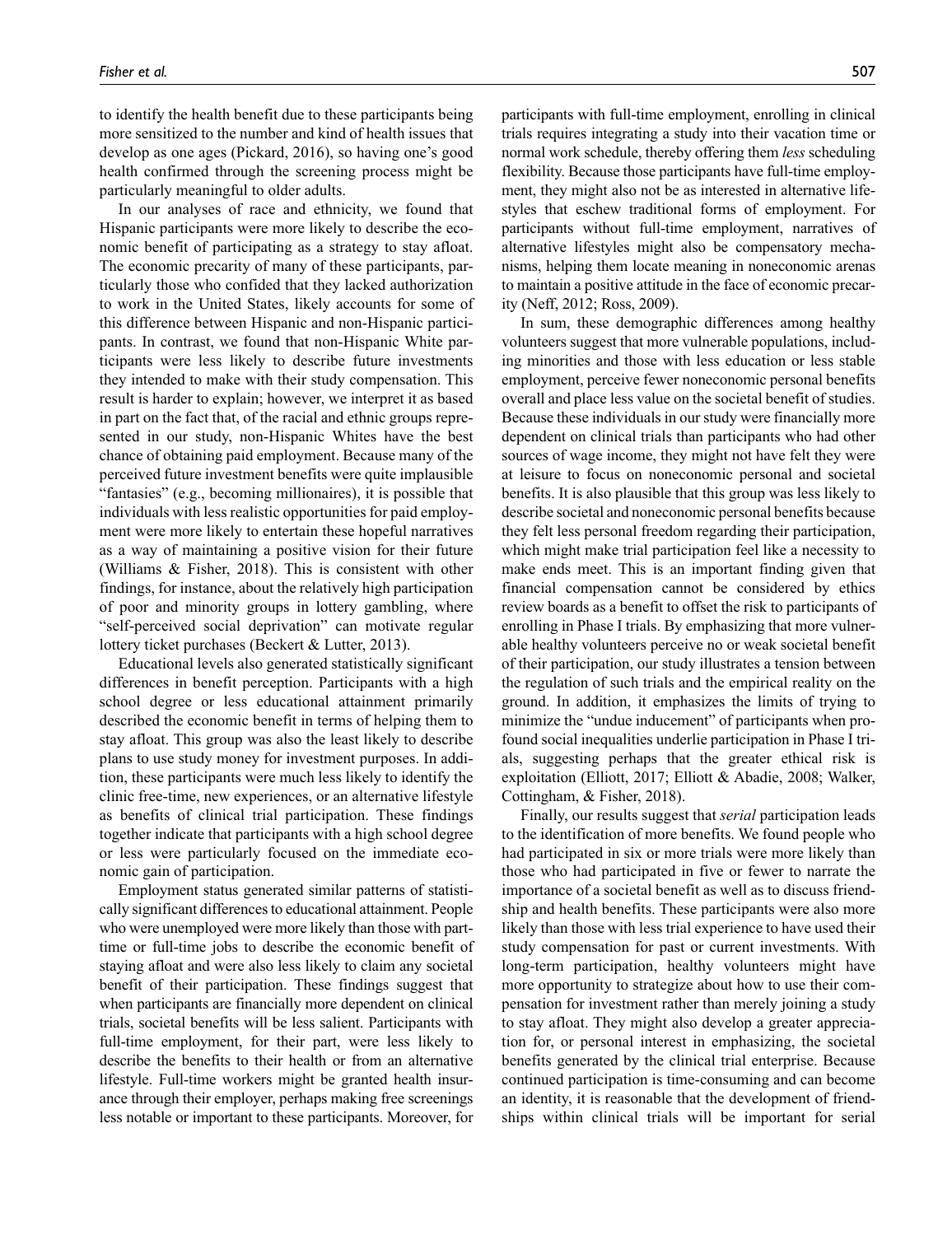participants' well-being. Finally, as participants learn more about their bodies and change their health behaviors to continue qualifying for clinical trials, it follows that a health benefit may be perceived. Taking these findings together, we interpret the statistically significant differences based on clinical trial history as part of a communal narrative among serial participants who share with and learn from each other explanations for why participation is beneficial in ways beyond the economic incentives.

Despite the strength of qualitative methods for exploratory research, there are also limitations. Because the specific benefits that we detail here were largely unprompted by the interviewer, the absence of a stated benefit does not indicate that a participant would not recognize or value said benefit of trial participation. It does, however, demonstrate that the benefit was not salient enough for the participant to have discussed it during the interview. While this limitation is normal for qualitative research, it does present challenges for quantification and subsequent analysis of these data.

# **Best Practices**

The results of our study could be used to provide participants with more positive experiences during trial participation. This might include conveying more information, when relevant and accurate, about the potential societal benefit of the drugs being tested so that healthy volunteers have a broader sense of the drug development process and their role in it. In addition, our finding that some participants value the health benefit from participation could be leveraged by clinics to provide more information to healthy volunteers about their health status when they screen for studies. There is also an educational opportunity for clinics to provide information about how health behaviors can promote or compromise health, particularly for those participants whose cholesterol or blood pressure might be clinically normal but elevated. The other noneconomic personal benefits are generally out of the purview of the research clinics, but fostering a comfortable and stimulating environment in which participants can get the most out of their time during confinement would further enhance healthy volunteers' experiences. These recommendations are initial mechanisms to create new best practices for recruitment and informed consent in Phase I trials.

# **Research Agenda**

Our study suggests that it is important to distinguish between healthy volunteers' motivations and the benefits they experience. Yet, to more thoroughly explore demographic differences in healthy volunteers' benefit perceptions, future research could build on our study's findings to develop survey methodology with more expansive categorizations of benefits than have been used previously. As well, our results suggest that there is a necessity for further research in different contexts and countries on healthy volunteers' perceptions of benefits beyond financial incentives and how these perceptions change over the course of their ongoing participation in Phase I trials.

# **Educational Implications**

Our research contributes to a broader understanding of how healthy volunteers conceptualize the benefits of their Phase I participation. Such a holistic view of participants' benefit perceptions might be useful for researchers and ethics review boards charged with balancing the risks and benefits of Phase I trials. In particular, attention to details such as those outlined in Best Practices above should be part of how researchers and review boards conceptualize participant benefit. While such benefits cannot offset substantial risk, they can contribute to the ethical requirement to minimize risk by improving participant welfare overall. Furthermore, identifying the benefits that are of concern to participants themselves—especially in the context of economic and social vulnerability—highlights a potential ethical requirement for the provision of fair benefits in Phase I healthy volunteer research that is typically raised only in international research contexts (e.g., Emanuel, Wendler, Killen, & Grady, 2004).

Our findings, by focusing more generally on perceived benefits rather than motivation to enroll, provide insight into what participants might believe they are gaining when they accept the risks of participation. Whereas participants' perception of risk is a topic we take up elsewhere (Cottingham & Fisher, 2016; Fisher, 2015), this article complements investigations of whether participants understand trial risks or perceive they might be harmed. In addition, our findings expand the focus on benefit away from important, but limited, discussions about undue inducement in Phase I research (Iltis, 2009; Largent, Grady, Miller, & Wertheimer, 2012). If included in a training curriculum for researchers and ethics review boards, these insights might help shift the ethical concerns away from specific compensation levels by directing attention to how money is differentially perceived by healthy volunteers based on their social address and clinical trial history. Moreover, our finding that the more one participates in studies, the greater appreciation one might have for the societal benefits and noneconomic personal benefits generated by the clinical trial enterprise challenges some prior—and overly simplistic—representations of serial participants as solely interested in the economic compensation (Devine et al., 2013; Dresser, 2013). By focusing on what might be considered the "collateral benefits" of their participation (Henderson & King, 2001), our study reveals that healthy volunteers might feel that they get a lot more out of participating in Phase I trials than a paycheck.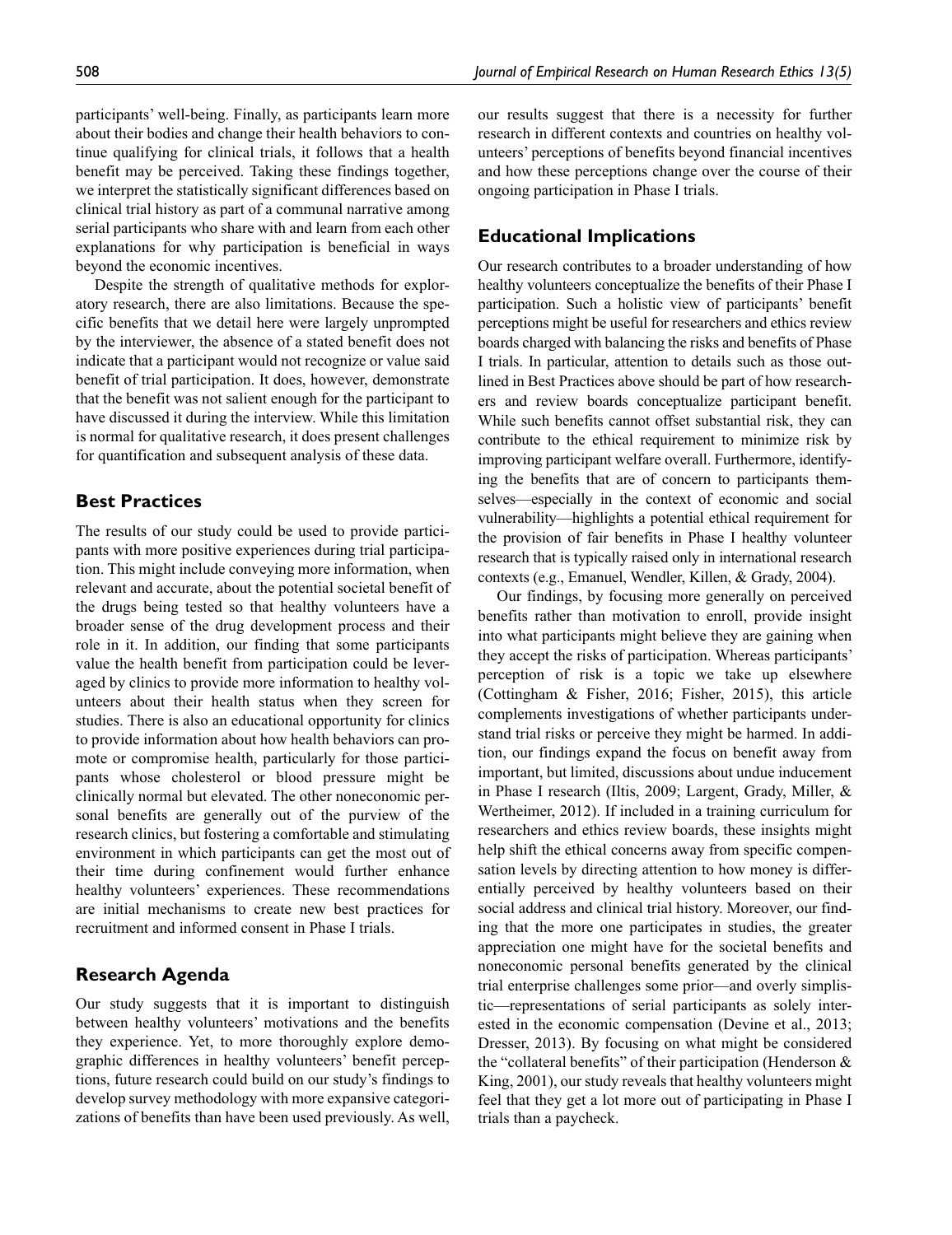#### **Acknowledgments**

Additional members of the HealthyVOICES research team made this article possible by conducting interviews, verifying the accuracy of the transcripts, and coding the transcripts.

#### **Declaration of Conflicting Interests**

The author(s) declared no potential conflicts of interest with respect to the research, authorship, and/or publication of this article.

## **Funding**

The author(s) disclosed receipt of the following financial support for the research, authorship, and/or publication of this article: Research reported in this article was supported under a grant from the National Institute of General Medical Sciences (National Institutes of Health) under award number R01GM099952, "Factors Affecting Healthy Volunteers' Long-Term Participation in Clinical Trials" (principal investigator: Fisher).

## **ORCID iD**

Julianne M. Kalbaugh **D** <https://orcid.org/0000-0002-6045-9011>

#### **References**

- Abadie, R. (2010). *The professional guinea pig: Big pharma and the risky world of human subjects*. Durham, NC: Duke University Press.
- Almeida, L., Azevedo, B., Nunes, T., Vaz-da-Silva, M., & Soares-da-Silva, P. (2007). Why healthy subjects volunteer for phase I studies and how they perceive their participation? *European Journal of Clinical Pharmacology*, *63*, 1085-1094. doi:10.1007/s00228-007-0368-3
- Beckert, J., & Lutter, M. (2013). Why the poor play the lottery: Sociological approaches to explaining class-based lottery play. *Sociology*, *47*, 1152-1170.
- Chen, S. C., Sinaii, N., Bedarida, G., Gregorio, M. A., Emanuel, E., & Grady, C. (2017). Phase 1 healthy volunteer willingness to participate and enrollment preferences. *Clinical Trials*, *14*, 537-546.
- Cottingham, M. D., & Fisher, J. A. (2016). Risk and emotion among healthy volunteers in clinical trials. *Social Psychology Quarterly*, *79*, 222-242.
- Cunny, K. A., & Miller, H. W. (1994). Participation in clinical drug studies: Motivations and barriers. *Clinical Therapeutics*, *16*, 273-282; discussion 271-272.
- Devine, E. G., Waters, M. E., Putnam, M., Surprise, C., O'Malley, K., Richambault, C., . . . Ciraulo, D. A. (2013). Concealment and fabrication by experienced research subjects. *Clinical Trials*, *10*, 935-948.
- Dickert, N. W. (2013). Concealment and fabrication: The hidden price of payment for research participation? *Clinical Trials*, *10*, 840-841.
- Dresser, R. (2013). Subversive subjects: Rule-breaking and deception in clinical trials. *Journal of Law, Medicine & Ethics*, *41*, 829-840.
- Edelblute, H. B., & Fisher, J. A. (2015). Using "clinical trial diaries" to track patterns of participation for serial healthy volunteers in

U.S. phase I studies. *Journal of Empirical Research on Human Research Ethics*, *10*, 65-75.

- Elliott, C. (2008, January 7). Guinea-pigging: Healthy human subjects for drug-safety trials are in demand. But is it a living? *The New Yorker*, pp. 36-41.
- Elliott, C. (2017). Commentary on Grady et al.: Using poor, uninsured minorities to test the safety of experimental drugs. *Clinical Trials*, *14*, 547-550.
- Elliott, C., & Abadie, R. (2008). Exploiting a research underclass in phase 1 clinical trials. *New England Journal of Medicine*, *358*, 2316-2317.
- Emanuel, E. J., Wendler, D., Killen, J., & Grady, C. (2004). What makes clinical research in developing countries ethical? The benchmarks of ethical research. *The Journal of Infectious Disease*, *189*, 930-937.
- Erickson, R. J., & Cottingham, M. D. (2014). Families and emotions. In J. E. Stets & J. H. Turner (Eds.), *Handbook of the sociology of emotions: Volume II* (pp. 359-383). New York, NY: Springer.
- Fisher, J. A. (2015). Feeding and bleeding: The institutional banalization of risk to healthy volunteers in phase I pharmaceutical clinical trials. *Science, Technology, & Human Values*, *40*, 199-226.
- Fisher, J. A., & Kalbaugh, C. A. (2011). Challenging assumptions about minority participation in U.S. clinical research. *American Journal of Public Health*, *101*, 2217-2222.
- Grady, C., Bedarida, G., Sinaii, N., Gregorio, M. A., & Emanuel, E. J. (2017). Motivations, enrollment decisions, and sociodemographic characteristics of healthy volunteers in phase 1 research. *Clinical Trials*, *14*, 526-536.
- Henderson, G. E., & King, N. M. P. (2001). Studying benefit in gene transfer research. *IRB: Ethics & Human Research*, *23*(2), 13-15.
- Iltis, A. S. (2009). Payments to normal healthy volunteers in phase 1 trials: Avoiding undue influence while distributing fairly the burdens of research participation. *Journal of Medicine & Philosophy*, *34*, 68-90.
- Johnson, R. A., Rid, A., Emanuel, E., & Wendler, D. (2016). Risks of phase I research with healthy participants: A systematic review. *Clinical Trials*, *13*, 149-160.
- Largent, E. A., Grady, C., Miller, F. G., & Wertheimer, A. (2012). Money, coercion, and undue inducement: Attitudes about payments to research participants. *IRB: Ethics & Human Research*, *34*(1), 1-8.
- Mayseless, O. (2015). *The caring motivation: An integrated theory*. New York, NY: Oxford University Press.
- Monahan, T., & Fisher, J. A. (2015). "I'm still a hustler": Creative and entrepreneurial responses to precarity by participants in phase I clinical trials. *Economy and Society*, *44*, 545-566.
- Neff, G. (2012). *Venture labor: Work and the burden of risk in innovative industries*. Cambridge, MA: MIT Press.
- Patton, M. Q. (2002). *Qualitative research and evaluation methods* (3rd ed.). Thousand Oaks, CA: SAGE.
- Pickard, S. (2016). *Age studies: A sociological examination of how we age and are aged through the life course*. Thousand Oaks, CA: SAGE.
- Roberts, L. W., & Kim, J. P. (2017). Healthy individuals' perspectives on clinical research protocols and influences on enrollment decisions. *AJOB Empirical Bioethics*, 8(2), 89-98. doi:1 0.1080/23294515.2016.1271062